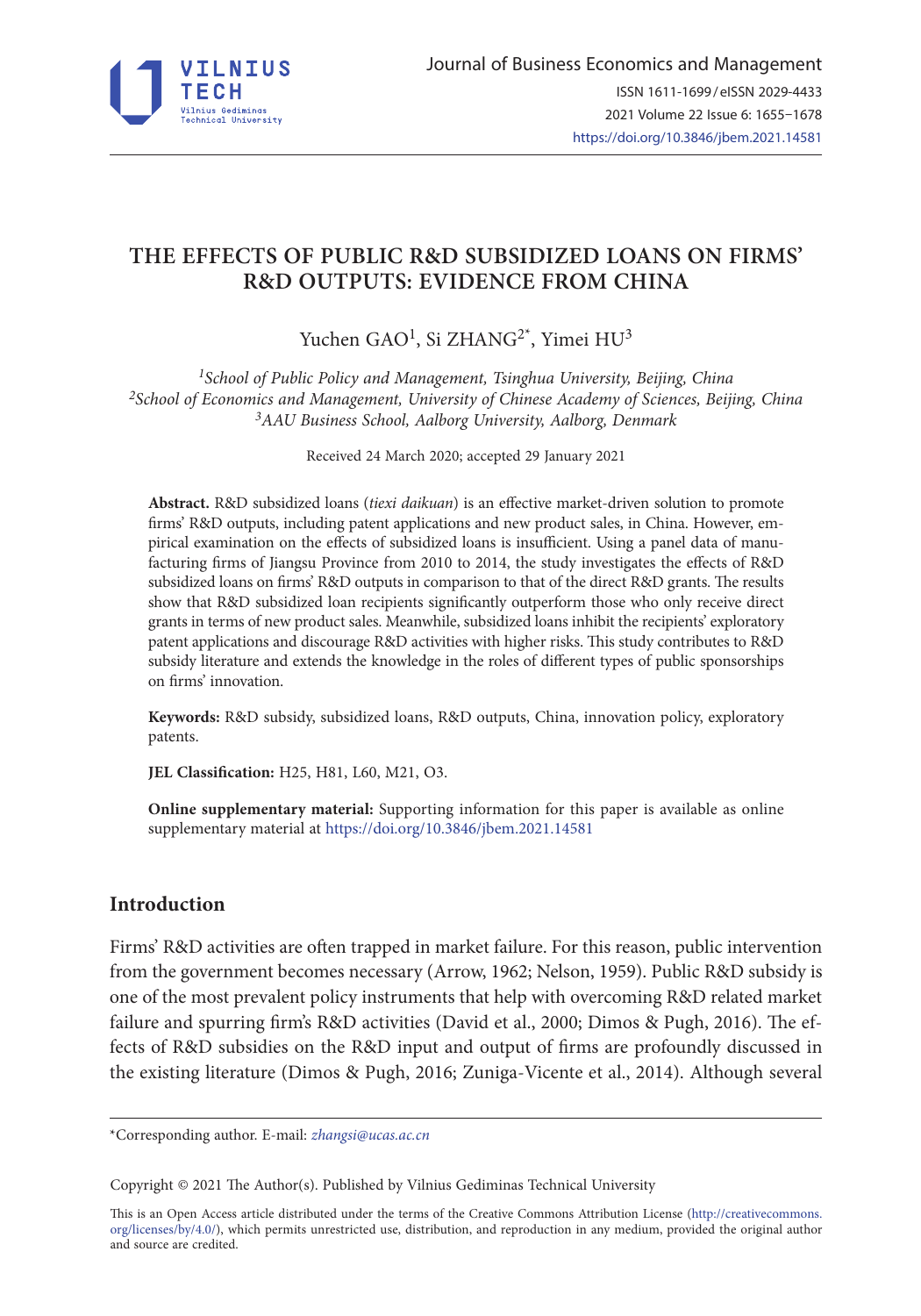studies demonstrate the existence of an additionality effect on firms' R&D input such as private R&D expenditure, whether R&D subsidies can promote firms' R&D outputs remains ambiguous (Dimos & Pugh, 2016). This can be a result of the ambiguity in the heterogeneities of different types of R&D subsidies overlooked by most extant studies.

The majority of R&D subsidies are provided through direct R&D grants (Hottenrott & Richstein, 2020; Xin et al., 2016). Direct R&D grant with no interest and repayment pressure, which can directly compensate resource shortage in private sectors, is the most prevailing R&D subsidy amongst the usual types, especially in transitional economies where the capital markets are under-developed (Zheng et al., 2015). However, direct R&D grants, as an administrative ex-ante subsidy, are considered to stimulate productive insufficiency of R&D activities due to the misalignment of interests and information asymmetry between governments and subsidy recipients (Jourdan & Kivleniece, 2017; Perez-Sebastian, 2015). This issue is exacerbated in transitional economies because of the stronger public intervention (Tang et al., 2019; Wang et al., 2017).

To overcome the potential flaws of direct R&D grants, another primary form of subsidy, R&D subsidized or interest-reduced loans, is designed. R&D subsidized loans, also called *tiexi daikuan*, are widely adopted by the Chinese government in strategic emerging industries to support the R&D activities of firms (Grau et al., 2012; Jiang et al., 2012; Liang, 2014). This evolved subsidy scheme is essentially a business loan, in which the government pays back a proportion or all the interests to commercial banks on behalf of the subsidy recipients (Grau et al., 2012). Through R&D subsidized loans, the government provides endorsement for firms and reduces the cost of financing of the banks (Hottenrott & Richstein, 2020). In recent years, R&D subsidized loans have attracted growing attentions from both academics and policymakers (Bertoni et al., 2019; Hottenrott & Richstein, 2020; Huergo & Moreno, 2017; Zhao & Ziedonis, 2020).

Chinese firms are endowed a crucial role in the fulfillment of the national strategy, such as the "Indigenous Innovation Initiative"<sup>1</sup>, and are expected to contribute to the economic transformation and industrial upgrading. To elevate firms' innovation abilities and to transform the innovation outputs into market competitiveness, the Chinese government has launched a series of R&D subsidy programs for firms in compliance with the national indigenous innovation strategy (Guo et al., 2016; Huang et al., 2016; Wang et al., 2017). R&D subsidies in China amounted to 398 billion RMB in 2018, accounting for around 20.22% of the total national R&D expenditure<sup>2</sup>. Among the R&D subsidies, direct grants and subsidized loans are the two main types. Extant studies have indicated that R&D subsidies from the Chinese government can stimulate firms' own R&D expenditure (Liu et al., 2016), in terms of which R&D subsidized loans have higher efficiency (Xin et al., 2016). However, the research on the effects of different types R&D subsidies on Chinese firms' R&D outputs, e.g., patent applications and new product sales, is still insufficient. An exception is Guan and Yam (2015), which discerns the influence of different R&D subsidy programs on patent applications and new product sales of firms in China, but they set the scene of their research in the 1990s of China, when the first factor-driven transformation was ongoing. Since the 21<sup>st</sup> Century, China has entered the innovation-driven transformation period. Could the effect of subsidized loans on R&D outputs, including patent applications and new product sales, have changed? Compared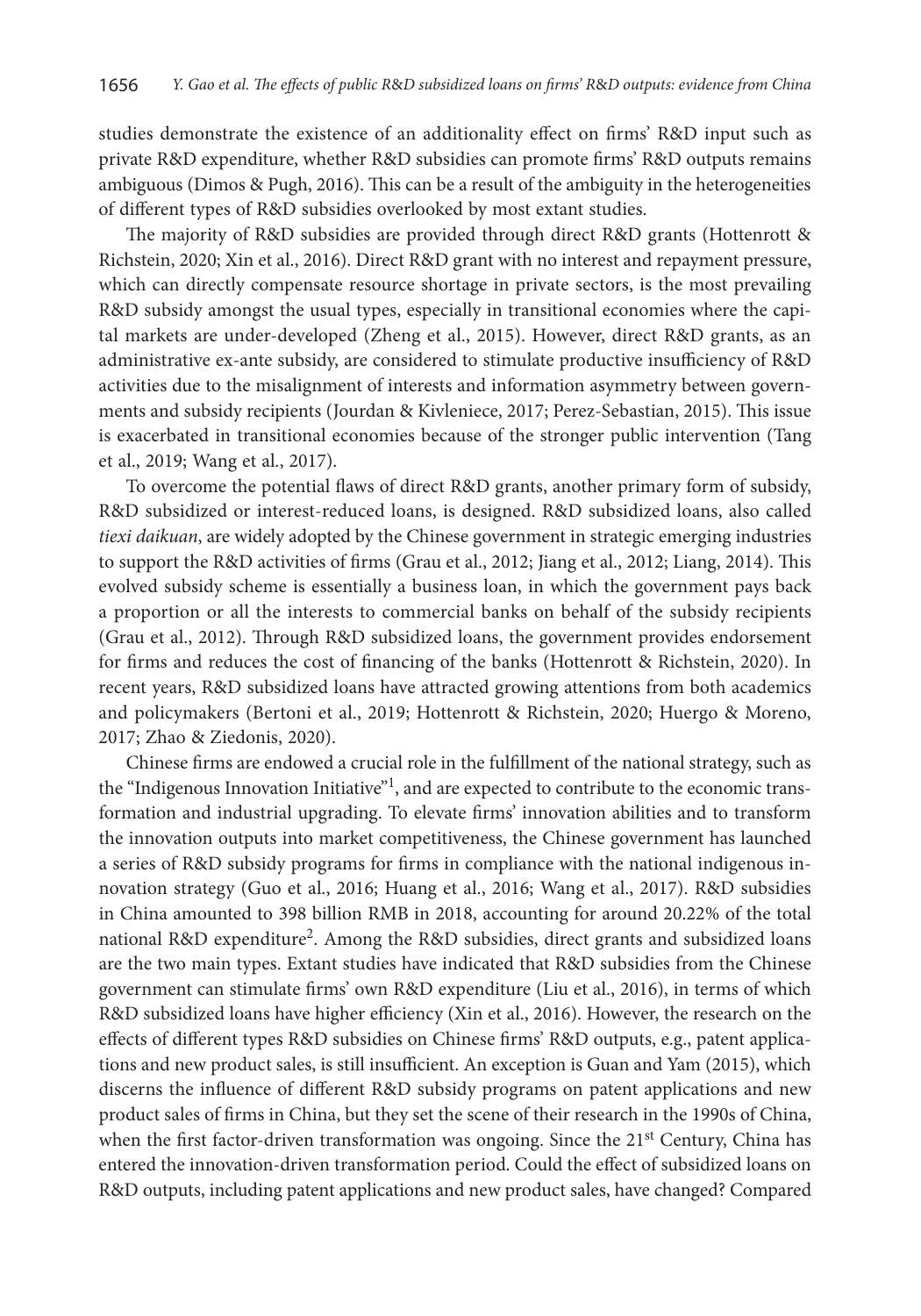with direct R&D subsidy, how different is *tiexi daikuan*'s role in firms' R&D outputs? These questions are yet to be probed. In recent years, instead of merely pursuing for more patent applications, the Chinese government expects to promote technological innovation and industrial upgrading by encouraging firms to explore and adopt unfamiliar knowledge in their R&D activities, i.e., exploratory activities. However, firms' patent applications based on novel knowledge which are entirely new to firms are often more risky and uncertain. Whether R&D subsidies can trigger exploratory R&D activities are also largely unknown.

To fill the gaps, the study attempts to empirically examine the effects of R&D subsidized loan on R&D outputs of firms, including patent applications and new product sales, in comparison to the effects of direct grants in China. Regarding patent applications, the study focuses on firms' exploratory patent application containing novel knowledge that firms are not familiar with. Based on a panel data of manufacturing firms from Jiangsu Province, China, it is found that, compared to direct grants, R&D subsidized loans significantly exert more positive effects on firms' new product sales, while providing less motivation for firms to undertake exploratory patent applications. The results of the study extend the knowledge of R&D subsidies by distinguishing the effects of different types of public subsidy tools. In addition, this study supplements the research on governmental funds to firms' R&D outputs in transition economies. Finally, empirical evidence is further provided for literature on R&D subsidized loans. Several important policy implications based on the results are also suggested.

The rest of this paper is structured as follows: Section 1 lays out the literature review and hypotheses development. Section 2 describes the data, research context, variables, and employed econometric methods. Section 3 presents the empirical results. The discussion based on the empirical results will be deposited in Section 4. The final section presents the concluding remarks, implications, and future research directions.

#### **1. Literature review and hypotheses development**

R&D activities are associated with relatively higher costs and risks. Due to the attributes of public goods and the imperfections of the capital market, firms' R&D activities are often constrained by resources (David et al., 2000; Zuniga-Vicente et al., 2014). Resource constraints may impede firms' innovation intentions and R&D investment, which further hinders their capabilities to produce R&D outputs, e.g., patents and new products (Dimos & Pugh, 2016; Hottenrott & Richstein, 2020).

R&D subsidies, according to the resource-based view, directly increase the pool of available resources for firms' R&D activities by overcoming resource deficiency (David et al., 2000). R&D subsidies may further trigger the so-called additionality effects that alter firms' innovation behaviors. For instance, the additionality effect can be the increase of private R&D investment, which thereby the elevating of firms' technological capabilities (Hottenrott & Richstein, 2020; Wernerfelt, 1984). Higher technological capabilities can in turn assist firms to better allocate resources to facilitate innovation performances (Verona, 1999).

With the additional resources, firms are also encouraged to undertake more challenging R&D activities due to their elevated risk tolerance (Chapman & Hewitt-Dundas, 2018). Ac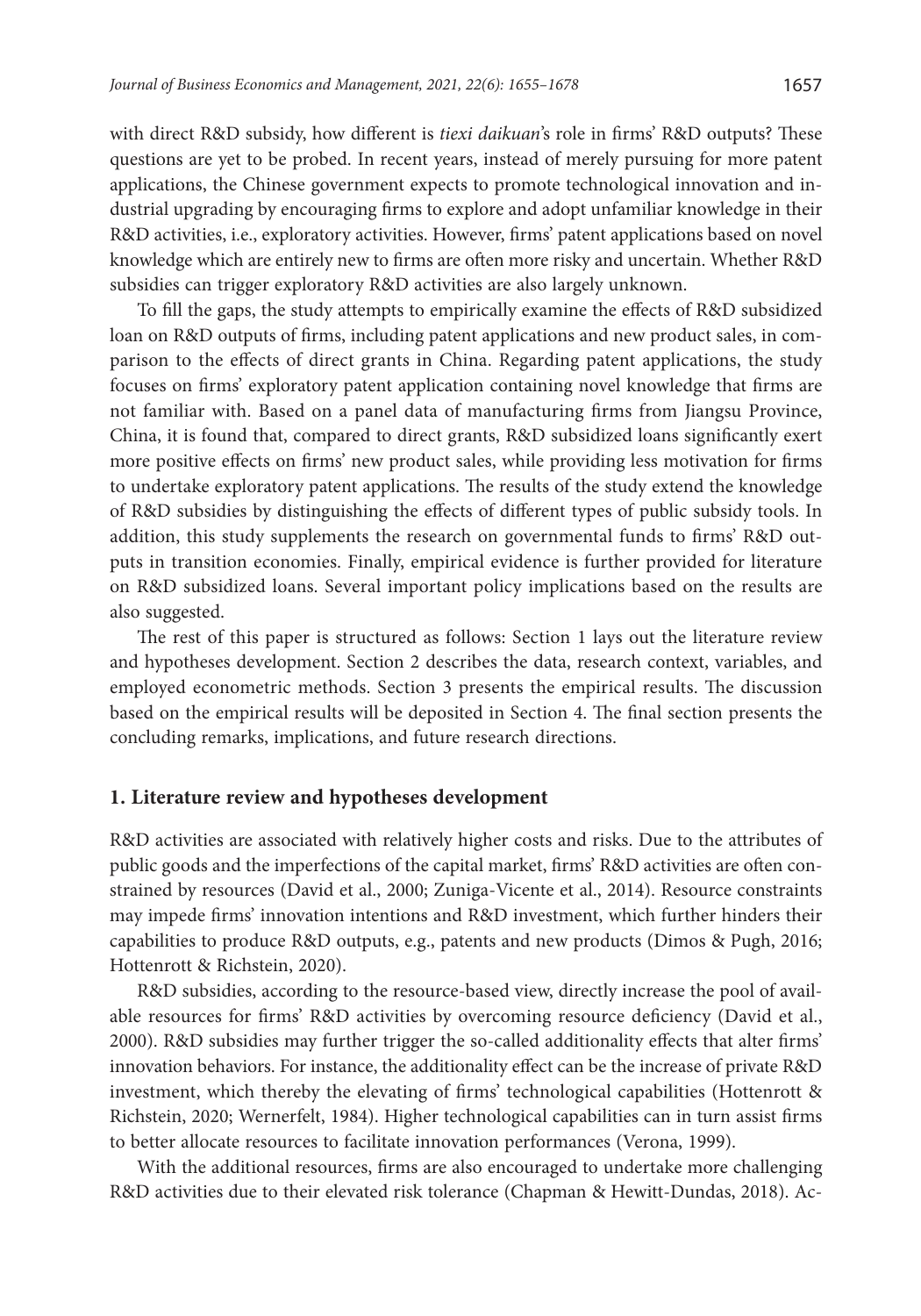cording to the Pecking Order Theory, the direct subsidy will urge firms to pick the projects with the highest expected returns. Yet the projects with high expected returns are often associate with high-risk and technological novelty (Hottenrott & Richstein, 2020). As directly subsidized firms that implement R&D projects only consider the differences between the benefit and the cost as their expected return. If a firm does not receive public sponsorship, the costs of its R&D projects must be withstood solely by the firms should the projects fail. This will lower firms' intentions to undertake more challenging R&D projects with higher risk. As R&D subsidies directly improve the internal capital pool of the recipient firms, even if the firms face higher probability of failure led by increased risks, the actual loss is (partially) covered by the R&D subsidies. Thus, R&D subsidies can increase recipient firms' risk tolerance (Chapman & Hewitt-Dundas, 2018). This motivating incentive is especially important for firms' exploratory R&D activities through searching and adopting novel knowledge, and also exhibits reward for the long-term success of innovation (Manso, 2011).

At the same time, R&D subsidies also buffer the firms from environmental threats and uncertainties by providing critical resources with no associated prices or value-related claims (Jourdan & Kivleniece, 2017; Zhou et al., 2020). More specifically, firms must cope with the fast changing markets with high uncertainties which may restrain firms from allocating resources in R&D projects with higher novelty, due to the risk-averse nature and financial constraints of firms (Beck et al., 2016; Bronzini & Piselli, 2016; Zhou et al., 2020). R&D subsidies can hereby create a resource munificent environment for firms, protecting them from the unfavorable uncertainties and risk (Jourdan & Kivleniece, 2017). By accepting R&D subsidies, recipient firms can be protected from potential adverse selection, whereby technological capabilities and resource are enhanced and allocated more effectively to high-risk but innovative explorations (Rangan et al., 2006). Thus, R&D subsidies can encourage firms to undertake exploratory R&D activities that generate novel knowledge, trigger more exploratory patent applications, and provide new products under adverse market conditions (Zhou et al., 2020). The following hypotheses are hereby proposed:

**Hypothesis 1a:** Receiving R&D subsidies increases firms' exploratory patent applications. **Hypothesis 1b:** Receiving R&D subsidies increases firms' new product sales.

However, if R&D subsidies are only provided through direct grants, negative effects on firms' R&D outputs can show. As an administrative ex-ante subsidy, direct R&D grants may miss the intended goal to encourage innovation output due to the misalignments of interest and information asymmetries (Guan & Yam, 2015; Hall & Van Reenen, 2000; Jourdan & Kivleniece, 2017). More specifically, firms in nature are profit seekers while governments concern more about the social welfare. Governmental officials in China are more concerned about the implementation of national strategies set by the central government which may not necessarily match the market-driven targets of firms (Li et al., 2018). Although conducting R&D activities with higher risks may enhance firms' innovation capabilities and generate novel technological outputs, sponsored firms are less motivated to do so (Tang et al., 2019). Furthermore, due to the information asymmetry between firms and the government, sponsored firms often lack internal disciplines (Jourdan & Kivleniece, 2017). Meanwhile, governmental agencies lacking of value-based governance often fail to provide sufficient incentives for firms to undertake risky R&D activities (Dixit, 1997; Zhou et al., 2020). Thus, sponsored firms tend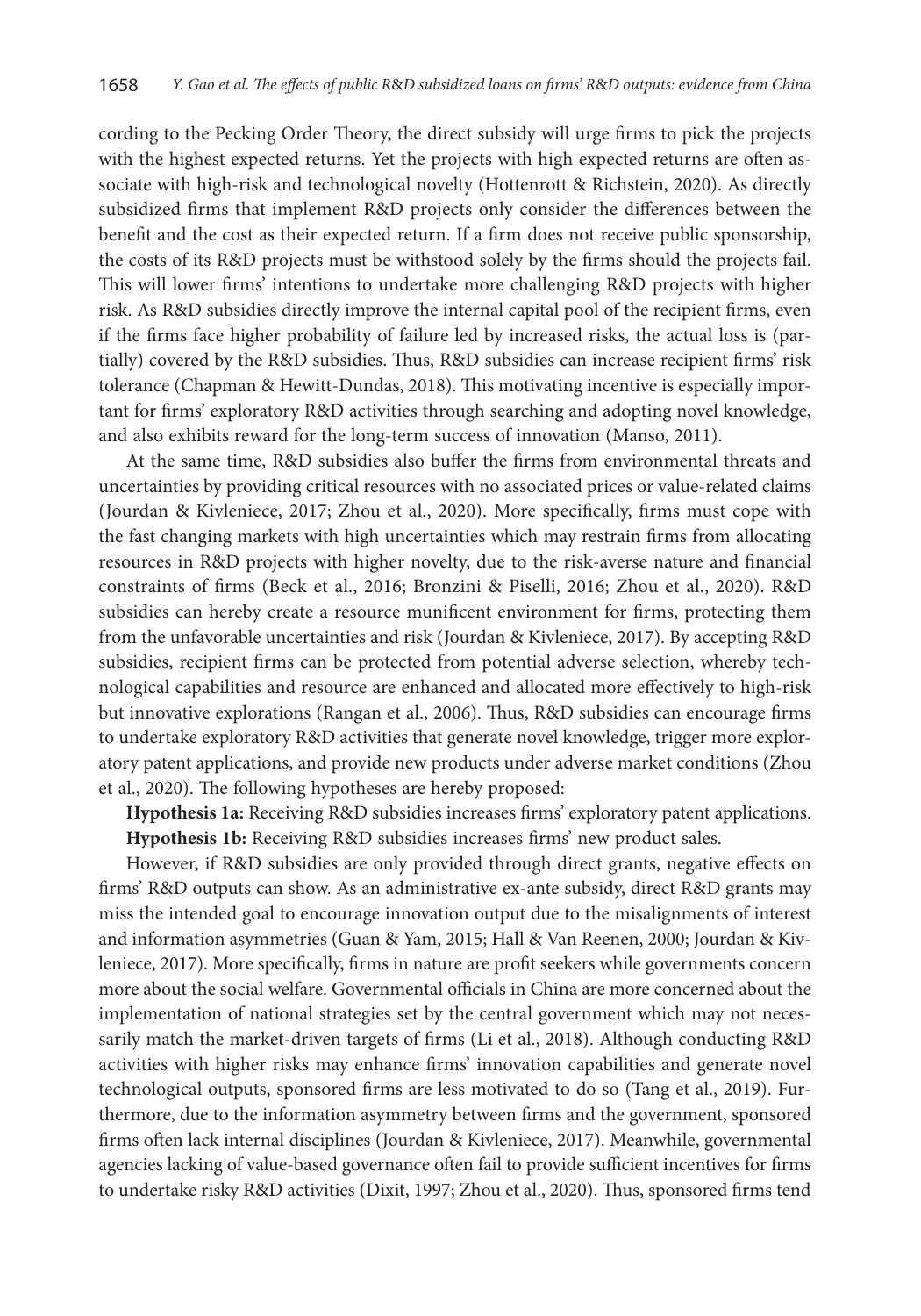to allocate resources to projects that are low-risk and high-yielding but less innovative, or in nonproductive rent-seeking activities to obtain continuous government supports (Antonelli & Crespi, 2013). This matter is exacerbated by the lack of a supervision mechanism, which comes from the fact that firms access direct subsidies through non-market exchange mechanism (Jourdan & Kivleniece, 2017).

Subsidized loans (*tiexi daikuan*) are designed to correct the aforementioned insufficiency of direct R&D grants. First of all, R&D subsidies are obtained through competition (Xin et al., 2016). In China, firms which intended to apply for or has already gained bank loans for R&D projects are qualified for government subsidized loans. It is a convention that the government pays back the interests on firms' behalf at the due date of the loan should its debtors fail. The government does not guarantee the approval of loans or interfere with banks' lending decision process. This implies that firms should compete to win the subsidized loans (Xin et al., 2016). Thus, under market principles, subsidized loan receivers will have stronger willingness to undertake high-risk R&D projects that possess higher potential in technological outputs (Xin et al., 2016). Secondly, through subsidized loans, banks and the government share the risks associated with R&D activities. The recipients of loans will be subject to more strict supervision in the use of funds, which eases the information asymmetry between fund recipients and providers. Thirdly, the subsidy of subsidized loans improves the internal discipline of the funds used by firms in R&D activities (Huergo & Moreno, 2017; Huergo & Trenado, 2010; Huergo et al., 2016). Compared with direct R&D subsidies that has little cost, the subsidized loans require the firms to repay the principal at the end of the project. The only way to gain public R&D subsidized loans is to do their bests to secure the success of sponsored R&D activities. This means that loan receivers need to take the initiatives to invest in R&D activities before the government money flows in. As demonstrated by Xin et al. (2016), the promoting effect of subsidized loan is better than that of direct subsidy on the R&D investment of enterprises. Due to the pressure of loan repayment and the pursuit of government pledged interest rate, recipient firms manage to limit the waste of funds and exert better innovation performance. In this way, the government is able to prevent firms' rent-seeking behaviors and enhance the efficiency of firm's resource utilization during the R&D processes. Therefore, the hypothesis is proposed as:

**Hypothesis 2a:** Compared with those only receiving direct R&D grants, firms that also receive R&D subsidized loans file more exploratory patent applications.

From the perspective of cost-expected return, it is suggested that subsidized loans have a better promoting effect on the commercial outputs of R&D, such as improved performance of tangible asset investment and new product output (Hottenrott & Richstein, 2020). Compared with direct R&D grant, subsidized loan must consider the repayment obligation. The expected return of the firms should subtract the repayment obligation from the difference between the benefit and the cost. Should the project fail, firms need to bear the relevant costs occurred plus the repayment obligation. That is to say, subsidized loan recipients have to dedicate some skin in the game. Therefore, on the one hand, loan receivers will choose the projects with lower risk to ensure the expected return. While on the other hand, recipient firms are more willing to invest on the follow-up product development and commercialization, to transform the technological advancements and R&D achievements into tangible assets and market rev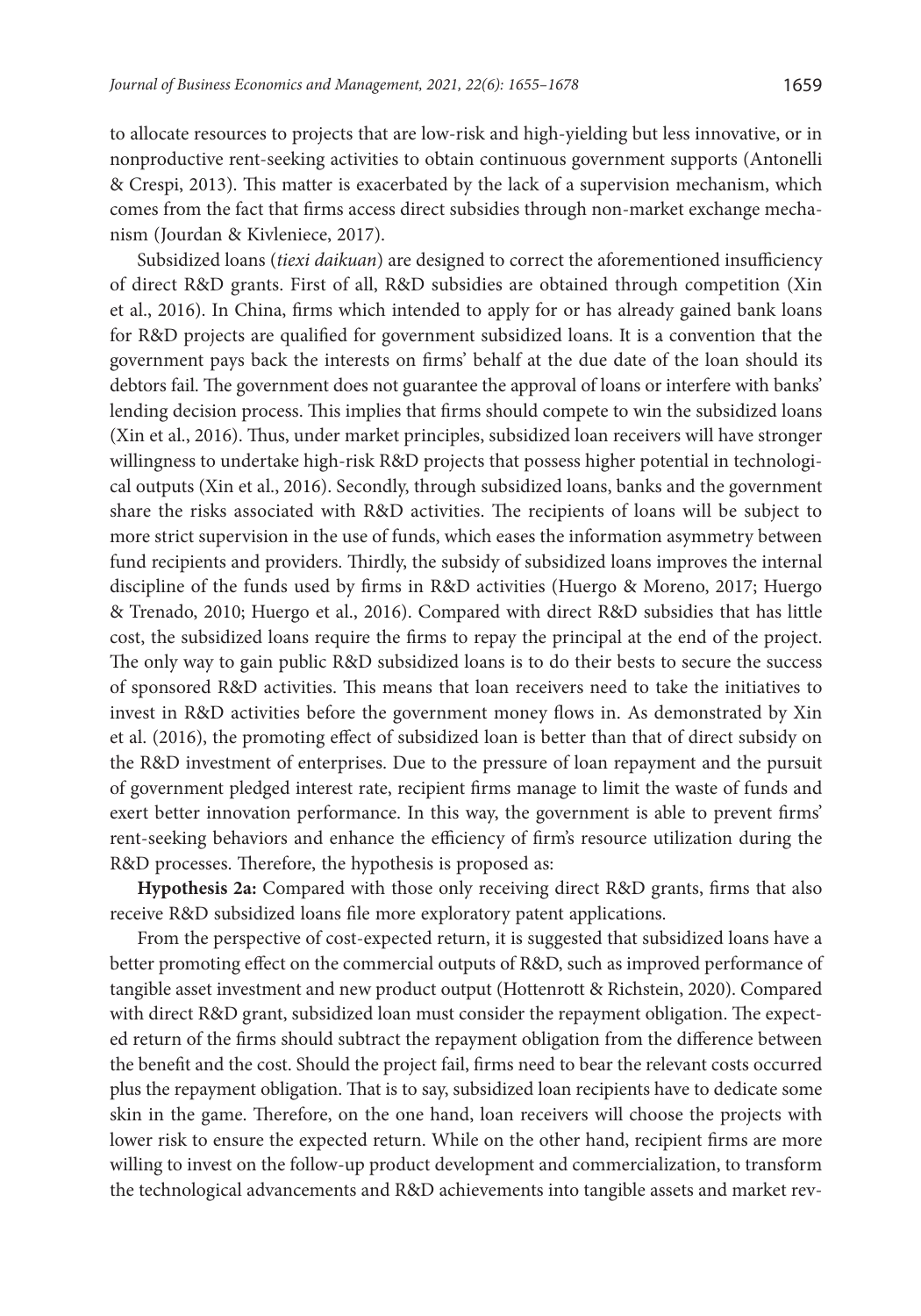enue. There are two reasons behind this. First, the risk of product development based on technological innovation results is lower. Second, by investing in tangible assets, even if the project fails, those assets can still be used as a deduction to debt. In other words, compared to the situation that once the technology R&D projects fail and all investments sink, subsidized loans reduce the overall potential losses. In addition, subsidized loans are fully compatible with tax benefits which direct subsidy misses (Huergo et al., 2016). Subsidized loans also promotes the recipients to pursue the economic benefits based on research and development, so as to enjoy the reduction of costs of new product sales and the improvement of returns brought by subsidized loans and tax incentives. Therefore, the hypothesis is proposed as:

**Hypothesis 2b:** Compared with those only receiving direct R&D grants, firms that also receive R&D subsidized loans generate more new product sales.

## **2. Data and methods**

#### **2.1. Data and research context**

This research focuses on R&D subsidy recipient firms in the manufacturing sectors in Jiangsu province, China. Jiangsu province is one of the coastal regions and leading innovative areas in China. In 2018, the revenue of the high-tech industries in Jiangsu was 2616 billion RMB2. In the same year, the total R&D expenditure in Jiangsu was 250.4 billion RMB with an R&D intensity of 2.70%. Among the total R&D expenditure, 218.2 billion RMB came from enterprises, while government funds accounted for 25.4 billion RMB2. Seven national-level and thirteen provincial-level innovation incentive programs comprised by various types of R&D subsidies can be accessed by firms from Jiangsu Province<sup>3</sup>.

The effect of public R&D subsidy is influenced by the scientific, technological and economic environment (David et al., 2000). Differences in subsidy effect also exist across manufacturing and other industries (e.g., service sectors). Thus, a province-level study of manufacturing industry alone can reduce the potential unobservable influences irrespective of any regional disparity in terms of economic, policy and culture heterogeneity of dispersed Chinese provinces (Dimos & Pugh, 2016). Specifically, an exclusive panel data is employed from a survey conducted by the Jiangsu Government, covering the period from 2010 to 20144. The purpose of the survey was to evaluate the effects of R&D subsidy and innovation performances of enterprises in Jiangsu Province.

The provincial level Innovation Fund for Technology-Based Small and Medium-Size Enterprises (SMEs) is selected as the R&D subsidy program to be investigated in this study. According to *the Handbook of Policies towards Firm's Technological Innovation*, the innovation fund is a non-for-profit public R&D subsidy program, which aims to enhance Chinese technology-based SMEs' technological capabilities in research and promote their market competitiveness with new product development. Jiangsu officially launched its own technology innovation fund program for technology-based SMEs in 2007<sup>5</sup>. In principle, this provincial fund provides direct R&D grants, around 0.3 to 0.5 million CNY to each selected project. Firms' applying for this provincial innovation program should fulfill the following criteria3. The applying firms' innovation projects should satisfy the national and provincial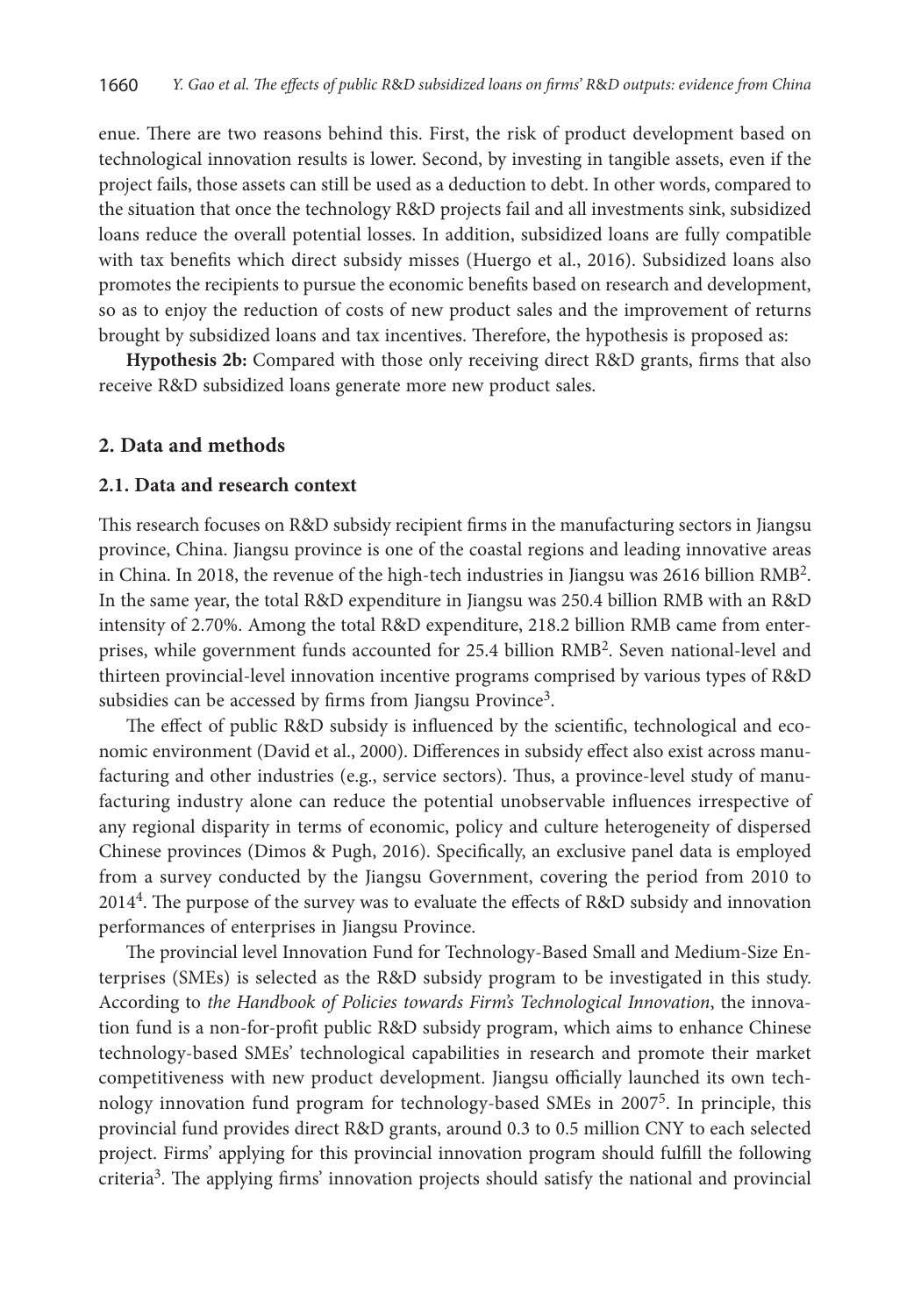industrial technology policies, and show considerable level of novelty, strong market competitiveness and economic potential, and potential social welfare improvement. In particular, applicants should belong to industries with strategic priority and importance for Jiangsu's development. In principle, the program is in favor of high-tech SMEs whose annual R&D expenditure is no less than 3% of the annual sales. The selected SMEs should have no more than 500 employees, of which at least 30% own college degrees or the above. At the same time, Jiangsu also launched another support plan in 2006, providing subsidized loans to technology-based SMEs to encourage and promote their innovation activities<sup>6</sup>. The main target of the program of subsidized loans is to encourage external financial institutions to support technological innovation of SMEs. The firms applying for subsidized loans should satisfy the industrial technology policies with promising technological and market potentials. The applicants should also be technology-based SMEs engaged in the research, development and application of new technologies. Thus, the subsidized loans program have similar selection criteria to the innovation fund for SMEs. A firm from Jiangsu Province can receive both types of subsidy simultaneously.

The survey includes both subsidy recipients and non-subsidy recipients, which fits the research objective. The initial dataset has 1273 firms with 6362 firm-year observations. Furthermore, the survey dataset is supplemented with firms' patent data obtained from the State Intellectual Property Office (SIPO). During the observation period, 142 firms in this dataset received R&D subsidies, among which 41 have obtained both direct grants from the innovation fund and subsidized loans, and 101 firms only received direct grants.

#### **2.2. Variables**

The dependent variable of this study is innovation outputs, including exploratory patent applications and new product sales. Informed by existing literature, the lagged value of the ratio of new product sales revenue (*New\_Product*) and that of novel patent applications for one year (*Patent*) each are employed (Griliches, 1990; Guan & Yam, 2015; Jia et al., 2019). The "novel knowledge" of a firm is defined according to Ahuja and Lampert (2001). Based on the patent history of a firm, if certain IPC codes that have not appeared in the past four years appear in the technology combination of a patent applied by the firm in a specific year, the patent can be defined as an application with novel knowledge (Ahuja & Lampert, 2001). As novel knowledge is new to firms, the ratio of novel patent applications indicates the willingness of firms to undertake high-risk exploratory R&D and the potential to produce subsequent technological output with higher value (Jia et al., 2019).

For the independent variable, a dummy variable is used to denote the receiving of public R&D subsidies from the provincial innovation fund (*Subsidy*). *Subsidy* is set to 1 from and including the year when the firm receives a subsidy, and 0 if received before that year or never receive subsidies in the observation period. To test the heterogeneous effects of subsidized loans, this study also sets the dummy variable *Sub\_loans*. Specifically, if a firm received subsidized loans in the observation period, *Sub\_loans* valued 1, otherwise 0. Informed by exiting literature, a series of control variables are also considered in the study. Table 1 concludes the independent, dependent, and control variables.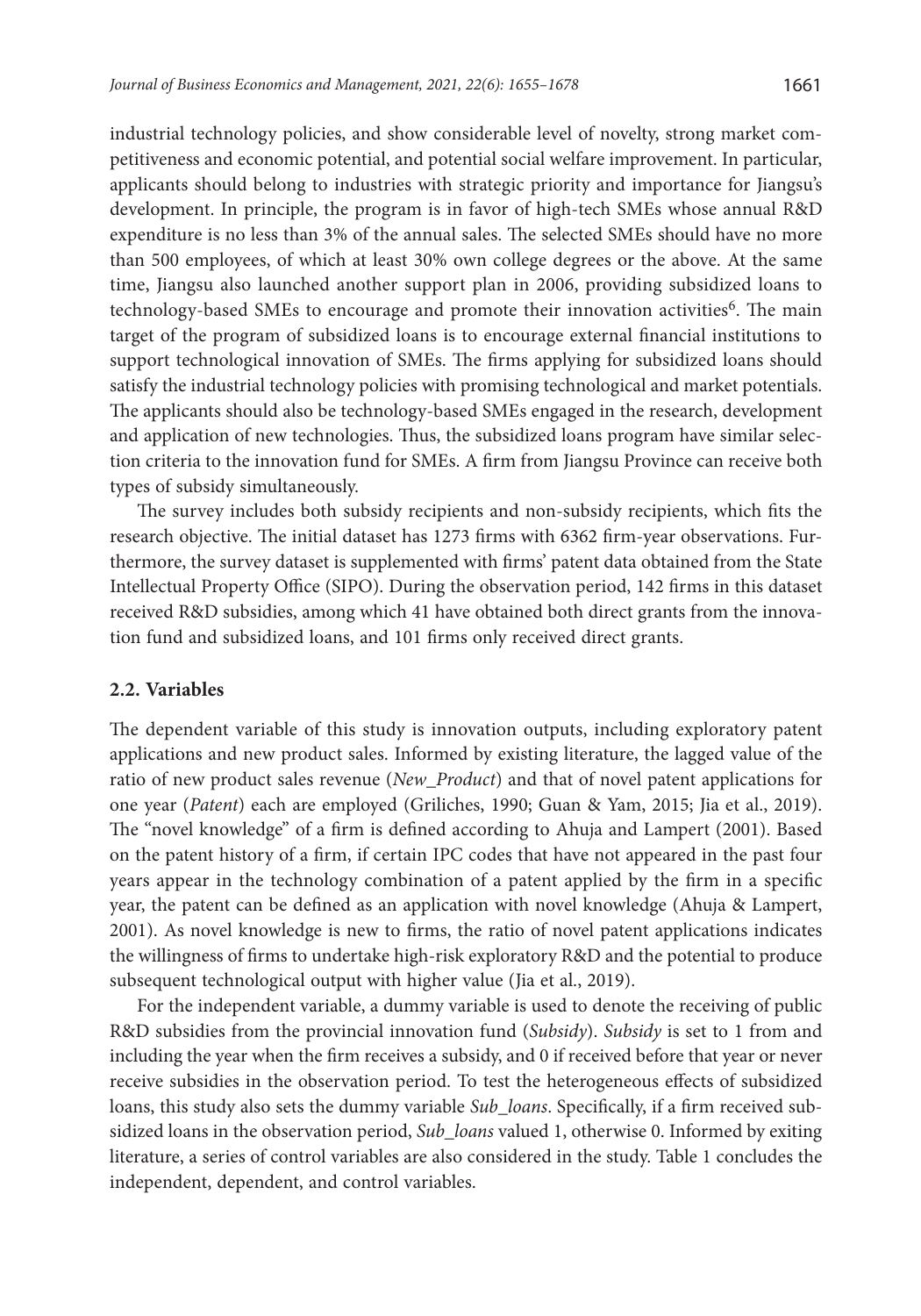This study also sets industry dummies (*Industry\_Dummy*) based on the 2-digit industrial codes; regional dummies (*Region\_Dummy*) based on south, north, and central areas of Jiangsu; year dummies (*Year\_Dummy*) to account for differences in the macroeconomic environments over the years.

| Definition                                    | Variable             | Measure                                                                                                                                                                                                                                                                                                                          |
|-----------------------------------------------|----------------------|----------------------------------------------------------------------------------------------------------------------------------------------------------------------------------------------------------------------------------------------------------------------------------------------------------------------------------|
|                                               | $New_{-}$<br>Product | The ratio of new product sales revenue of the focal firm with<br>one year lagged.                                                                                                                                                                                                                                                |
| R&D Outputs                                   | Patent               | The ratio of patent applications with novel knowledge of the<br>focal firm with one year lagged.                                                                                                                                                                                                                                 |
| R&D Subsidy                                   | Subsidy              | <i>Subsidy</i> is set to 1 from and including the year when the firm<br>receives a subsidy, and set to 0 before that year.                                                                                                                                                                                                       |
| Subsidized Loans                              | Sub_loans            | If a firm has received subsidized loans in the observation period,<br>Sub_loans valued 1, otherwise 0.                                                                                                                                                                                                                           |
| Technological<br>Diversity                    | Tech_diver           | Tech_diver <sub>it</sub> = $\sum_{i=1}^{N} P_j \times ln(1/P_j)$ .<br>$P_i$ is the proportion of the number of invention patents with<br>certain four-digit IPC code applied for in the three years prior<br>Year t to the total number of invention patents applied for by a<br>firm i during the same period (Teachman, 1980). |
| Technological<br>Capability                   | Tech_capa            | The ratio of intangible assets to total assets (Hall, 1992).<br>Intangible assets refer to the value of various intangible<br>resources used and developed by firms themselves or purchased<br>from the outside sources of their R&D activities.                                                                                 |
| The Prior Expe-<br>rience Of R&D<br>Subsidies | Pre_subsidy          | If a firm received R&D subsidies during the three years before<br>2010, the dummy is 1, otherwise 0 (Clarysse et al., 2009).                                                                                                                                                                                                     |
| The High-Educa-<br>tional Employee<br>Ratio   | Hi edu               | the proportion of employees with a bachelor's degree or above<br>in the total number of employees.                                                                                                                                                                                                                               |
|                                               |                      | $Pat\_stock_t = Patent_t + (1 - \delta) \times Pat\_stock_{t-1}$ .                                                                                                                                                                                                                                                               |
| Firm-Level Patent<br>Stock                    | Pat_stock            | The <i>Patent<sub>t</sub></i> is the number of invention patents obtained by the<br>firm in year t. $\delta$ is a constant depreciation rate of 15% (Lach,<br>1995). The patent stock is divided by the number of employees<br>of each firm.                                                                                     |
| R&D Intensity                                 | RD_int               | the ratio of R&D expenditure on firms' total sales at year t.                                                                                                                                                                                                                                                                    |
| Capital Intensity                             | $Cap_$ int           | The natural logarithm of net fixed assets divided by the number<br>of employees (Boeing, 2016).                                                                                                                                                                                                                                  |
| Firm Size                                     | Firm_Size            | The natural logarithm of the number of employees.                                                                                                                                                                                                                                                                                |
| Firm Age                                      | Firm_Age             | The natural logarithm of the number of years since the firm is<br>founded.                                                                                                                                                                                                                                                       |
| Firm R&D<br>Institutions                      | RD_Dpart             | Whether a firms is equipped with R&D institutions, such as<br>testing base, R&D center, and laboratories (Hussinger, 2008).                                                                                                                                                                                                      |
| High-Tech Manu-<br>facture Sectors            | Hi_Tech              | Whether a firms is engaged in high-tech manufacturing sectors.                                                                                                                                                                                                                                                                   |

Table 1. The variables list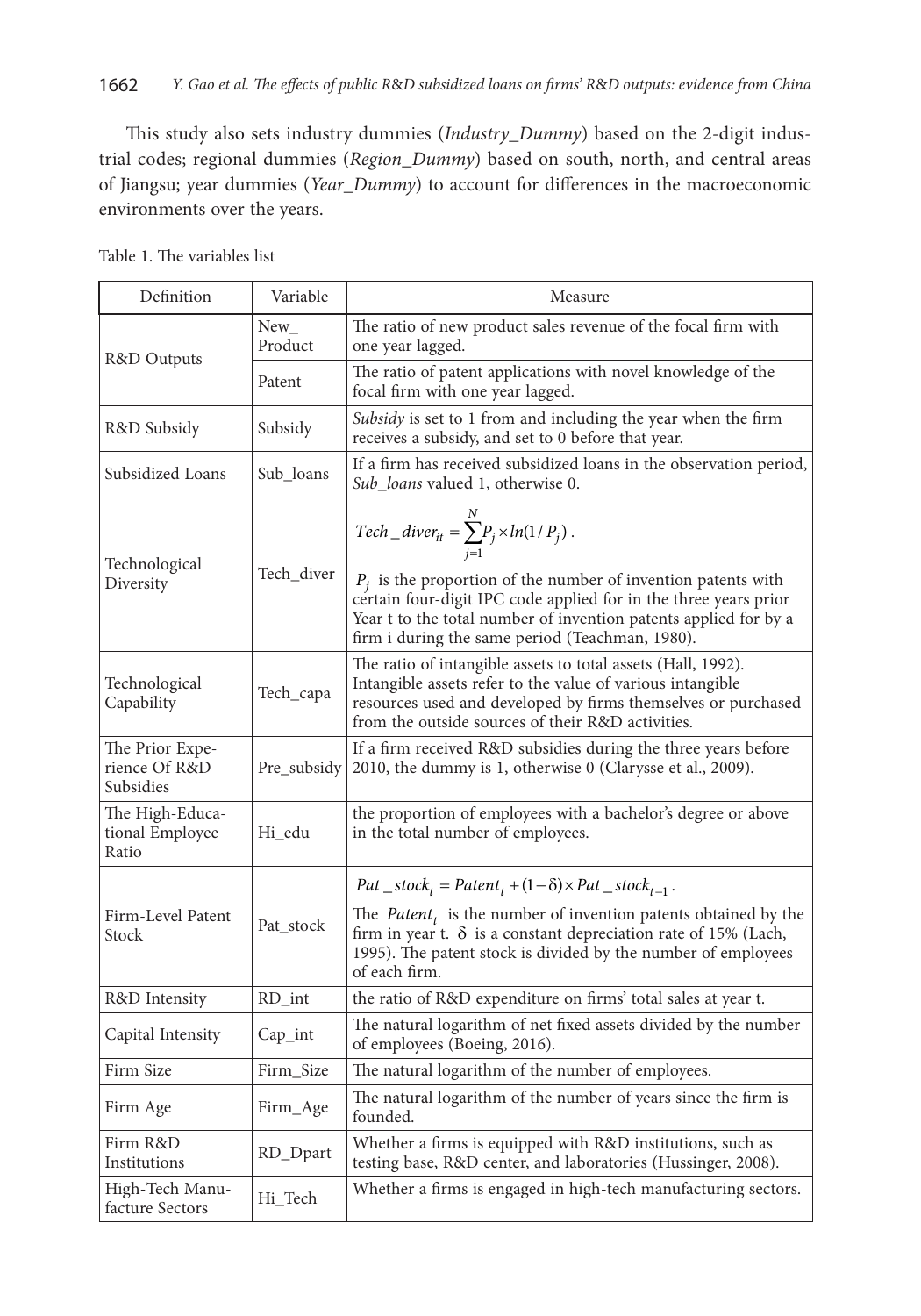#### **2.3. Methods**

To reduce the selection bias, propensity score matching (PSM) is conducted before testing the hypotheses. PSM is run at the baseline period of firms, i.e., the first year R&D subsidy programs initiated, to ensure that the initial conditions between R&D subsidy recipient and non-recipient firms have no systematic bias when entering the observation period. For the matching, the firms that participate in the Innovation Fund for SMEs as the treatment group and those non-participants are used as the control group. It is necessary to notice here, R&D subsidized loans recipients are among those firms which receive the innovation fund. A set of covariates is selected according to the screening criteria of the innovation fund (see Table A.1 in the Appendix). Furthermore, based on the covariates, a significance t-test is provided between the firms receiving the innovation fund only and the firms also receiving subsidized loans. It is necessary to reject the bias between the two groups, as different types of support may appeal to different types of firms. According to Table A.2, no significant systematic differences exist between these two groups of sponsored firms.

The Probit estimation is further adopted based on the base period to estimate the propensity scores. Table A.3 presents the results (Model A1). 1-1 nearest neighborhood matching (1-1 NNM) without replacement is performed to identify the control group of firms. Meanwhile, a caliper with a pre-specified tolerance at 0.025 is used to avoid the "bad" matches. Two firms receiving subsidies are dropped during the PSM process as they cannot satisfy the common support condition. Based on the PSM sample, the propensity scores are re-estimated with the result of which is presented in Table A.3 (Model A2). As shown in Table A.3, no single covariate remains significance, and the pseudo-R square drops sharply from 0.100 to 0.007 after matching on the base period, suggesting that the systematic differences in the distribution of covariates between the treatment and the control groups have been removed from the PSM sample.

A balance test is also provided for the means of covariates between the treatment and control groups (see Table A.4). According to the *t*-test and the corresponding *p*value on mean differences for covariates, the means of covariates are balanced between the treatment and control groups. In addition, the mean standardized bias (MSB) drops sharply after the matching, which suggests a successful matching. Based on the PSM results of the baseline period, the corresponding subsequent data in the following period are supplemented. The final PSM sampling comprises 280 firms with 1398 firm-year observations. The industrial distribution of these firms (based on the 2-digital industrial code) and regional distributions can be found in Table A.5 and A.6 in the Appendix.

In the PSM samples, over 48.7% observations have the value 0 for *Patent* while 18.1% have the value 1, and 13.2% observations have the value 0 for *New\_Product* while 5.6% have the value 1. Thus, double-censored Tobit models with random effects are performed for the empirical analyses (Jia et al., 2019; Li et al., 2018). As a censored regression model, the Tobit model provides consistent estimators for the model parameters when the dependent variables are censored.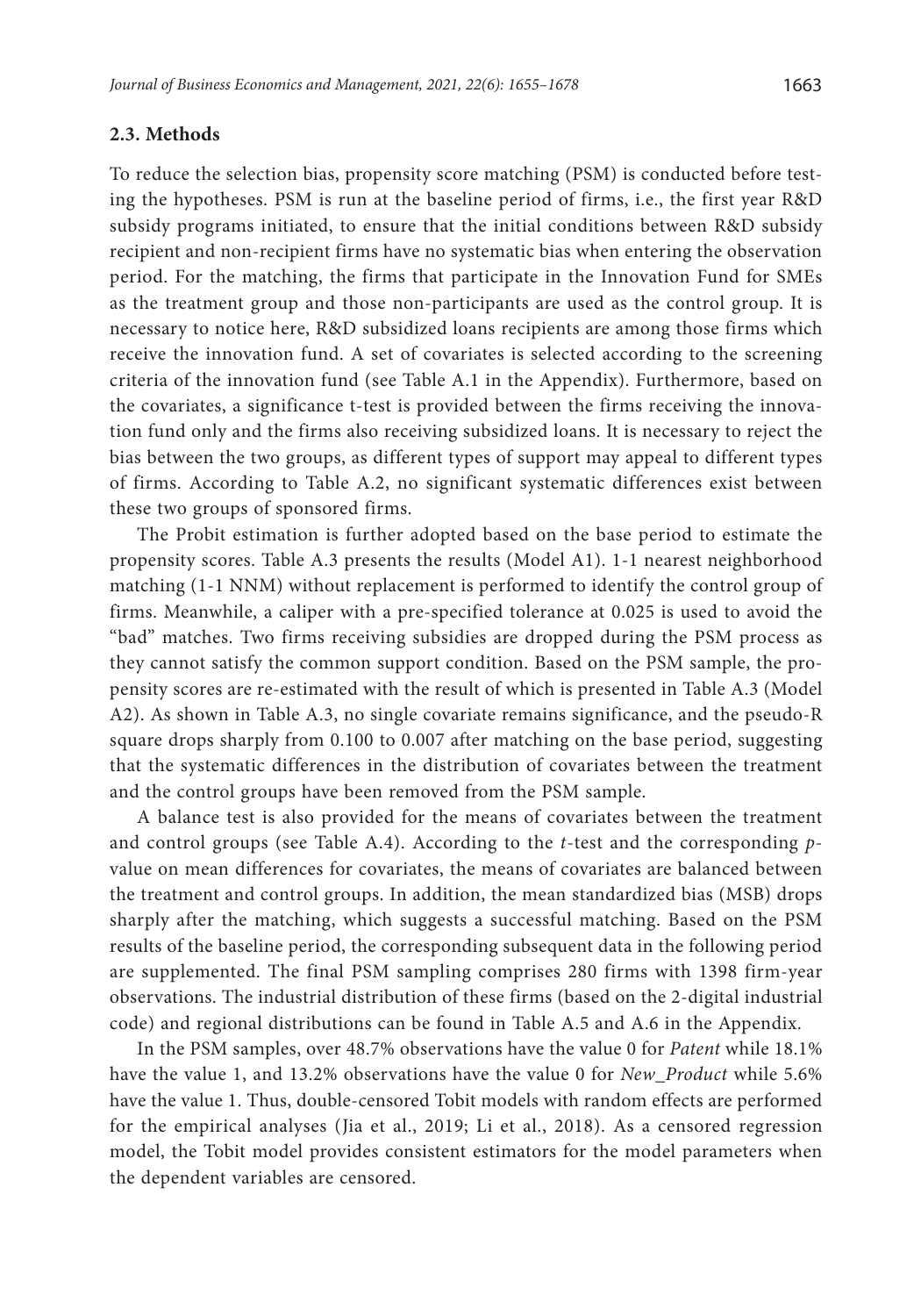| 15              |                          |                 |           |           |                    |               |                  |                      |                  |                 |            |                |                  |                 | 1.000     | 1,398 | 0.229 | 0.420   |
|-----------------|--------------------------|-----------------|-----------|-----------|--------------------|---------------|------------------|----------------------|------------------|-----------------|------------|----------------|------------------|-----------------|-----------|-------|-------|---------|
| 14              |                          |                 |           |           |                    |               |                  |                      |                  |                 |            |                |                  | 1.000           | $-0.063*$ | 1,398 | 0.927 | 0.260   |
| $\overline{13}$ |                          |                 |           |           |                    |               |                  |                      |                  |                 |            |                | 1.000            | $0.098*$        | $-0.010$  | 1,398 | 5.215 | 0.604   |
| $\overline{12}$ |                          |                 |           |           |                    |               |                  |                      |                  |                 |            | 1.000          | $0.089*$         | $0.081*$        | $-0.018$  | 1,398 | 2.415 | 0.559   |
| $\equiv$        |                          |                 |           |           |                    |               |                  |                      |                  |                 | $1.000\,$  | $-0.078*$      | $-0.858*$        | $-0.041$        | 0.037     | 1,398 | 0.065 | 0.046   |
| $\overline{10}$ |                          |                 |           |           |                    |               |                  |                      |                  | 1.000           | $0.186*$   | $-0.051$       | $-0.190*$        | $-0.067*$       | $0.169*$  | 1,398 | 0.071 | 0.099   |
| $\circ$         |                          |                 |           |           |                    |               |                  |                      | 1.000            | $0.138*$        | $0.363*$   | 0.032          | $-0.341*$        | 0.001           | 0.027     | 1,398 | 0.080 | 0.086   |
| $\infty$        |                          |                 |           |           |                    |               |                  | 1.000                | $0.245*$         | $0.232*$        | $0.2105*$  | $-0.040$       | $-0.205*$        | $-0.088*$       | $0.231*$  | 1,398 | 0.134 | 0.120   |
| $\overline{ }$  |                          |                 |           |           |                    |               | 1.000            | 0.035                | $0.074*$         | $0.017\,$       | $0.053*$   | $0.072*$       | $-0.063*$        | $-0.004$        | $0.055*$  | 1,398 | 0.200 | 0.400   |
| $\circ$         |                          |                 |           |           |                    | 1.000         | $0.091*$         | $0.090*$             | $-0.025$         | $0.097*$        | 0.001      | 0.039          | $-0.045$         | $-0.006$        | 0.030     | 1,398 | 0.214 | 0.259   |
| $\sqrt{2}$      |                          |                 |           |           | 1.000              | 0.011         | $0.138*$         | $0.115*$             | $0.377*$         | 0.018           | $-0.105*$  | $0.094*$       | $0.139*$         | 0.039           | $-0.040$  | 1,398 | 0.862 | 0.713   |
| 4               |                          |                 |           | 1.000     | $0.085*$           | 0.008         | $-0.014$         | $0.191*$             | $0.104*$         | $0.075*$        | $-0.035$   | $-0.029$       | $0.059*$         | $-0.030$        | $0.089*$  | 1,398 | 0.175 | 0.380   |
| 3               |                          |                 | $1.000\,$ | $0.356*$  | $0.073*$           | 0.049         | $-0.001$         | $0.147*$             | $0.060*$         | $0.085*$        | 0.028      | $-0.049$       | $-0.038$         | $-0.094*$       | $0.079*$  | 1,398 | 0.340 | 0.474   |
| $\mathcal{L}$   |                          | 000             | $0.097*$  | $0.138*$  | $.064*$<br>$\circ$ | 0.021<br>ī    | 1.007<br>$\circ$ | .013<br>$\circ$      | 1.012<br>$\circ$ | 030.            | $-0.024$   | 0.026          | 1.048<br>$\circ$ | $0.129*$        | $-0.019$  | 1,118 | 1.495 | 0.344   |
|                 | 1.000                    | 0.036           | $0.178*$  | 0.035     | $-0.108*$          | 0.009         | $-0.058*$        | 0.020                | 0.037            | 0.050           | 0.000      | 0.000          | $-0.030$         | $-0.007$        | 0.008     | 1,398 | 0.329 | 0.394   |
|                 | Patent                   | New_<br>Product | Subsidy   | Sub_loans | Tech_<br>diver     | Tech_<br>capa | Pre_<br>subsidy  | $Hi$ <sub>_edu</sub> | Pat_stock        | $RD\_int$       | $Cap\_int$ | Firm_Age       | Firm_Size        | RD_<br>Dpart    | Hi_Tech   | Obs   | Mean  | Std.Dev |
|                 | $\overline{\phantom{0}}$ | $\sim$          | 3         | 4         | 5                  | $\circ$       | $\overline{C}$   | $^{\circ}$           | $\sigma$         | $\overline{10}$ | $\equiv$   | $\overline{c}$ | 13               | $\overline{14}$ | 15        |       |       |         |

Table 2. The statistical description and correlation matrix based on the PSM sample Table 2. The statistical description and correlation matrix based on the PSM sample

Note: \* p $< 0.05$ . *Note*: \* p < 0.05.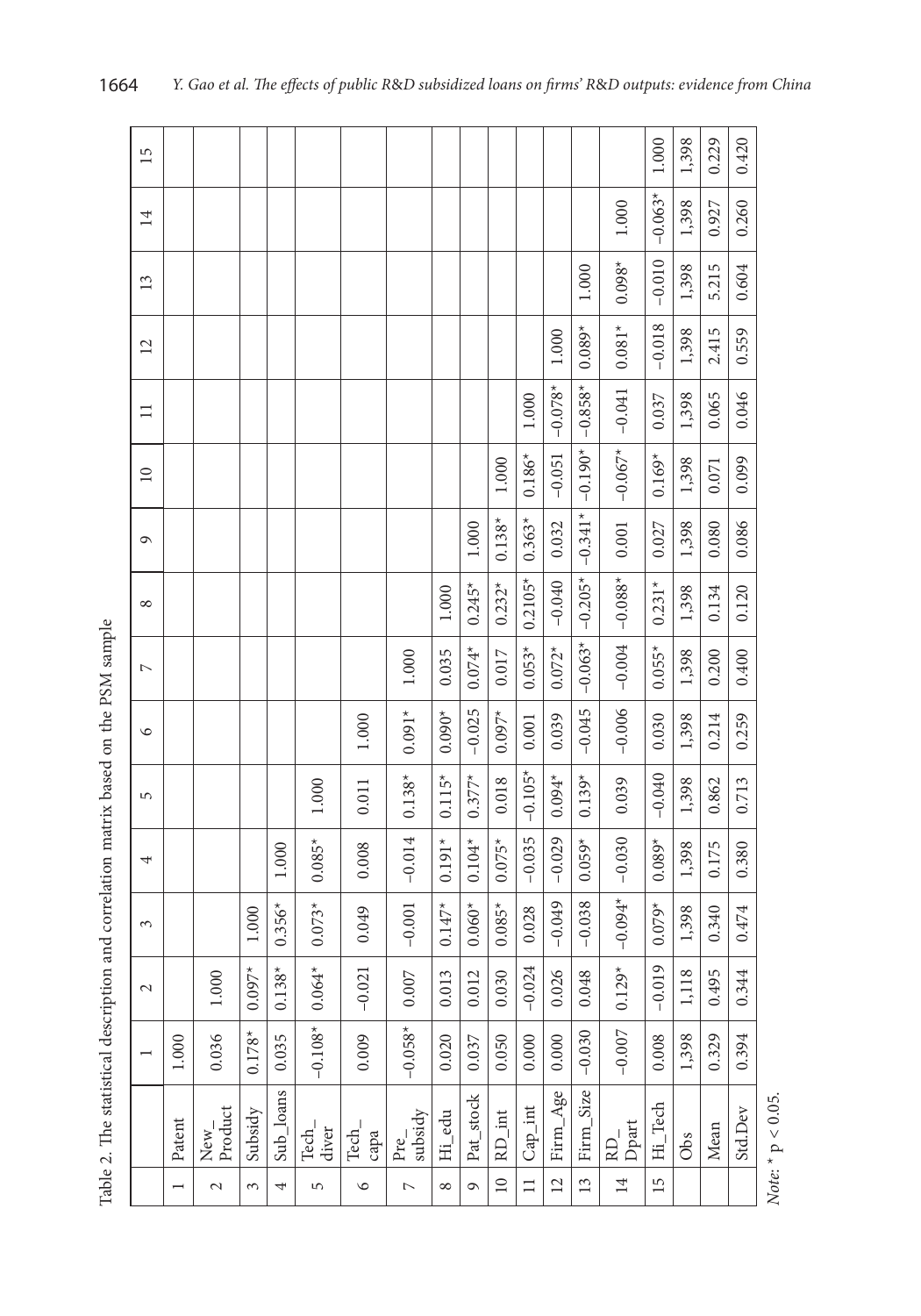# **3. Empirical results**

## **3.1. Descriptive statistics**

The statistical description and correlation matrix based on the PSM samples are shown in Table 2. The correlation between capital intensity and firm size implies the possibility of multicollinearity. Thus, the variance inflation factor (VIF) test based on ordinary least square regressions is conducted firstly. The variance VIF values from 1.03 to 4.04 (mean = 1.60) when the dependent variable is *Patent*, and the VIF values from 1.03 to 4.65 (mean = 1.68) when the dependent variable is *New\_Product*. The results indicate no severe multi-collinearity issue.

## **3.2. Impacts of direct R&D grants and subsidized loans on R&D outputs**

Table 3 illustrates the regression results for the effects of R&D subsidies (Model 2 & 5) and the moderating effects of receiving subsidized loans (Model  $3 \& 6$ ) on firms' exploratory patent applications and new product sales, respectively. Model 1 and 4 include the control variables only.

|             | Model 1     | Model 2                    | Model 3     | Model 4    | Model 5                         | Model 6    |
|-------------|-------------|----------------------------|-------------|------------|---------------------------------|------------|
|             |             | Dependent variable: Patent |             |            | Dependent variable: New_Product |            |
|             | $-0.206***$ | $-0.231***$                | $-0.225***$ | 0.003      | $-0.001$                        | $-0.006$   |
| Tech_diver  | (0.051)     | (0.050)                    | (0.050)     | (0.021)    | (0.021)                         | (0.021)    |
|             | $-0.006$    | $-0.017$                   | $-0.011$    | $-0.008$   | $-0.010$                        | $-0.012$   |
| Tech_capa   | (0.030)     | (0.029)                    | (0.029)     | (0.012)    | (0.012)                         | (0.012)    |
|             | $-0.045$    | $-0.056$                   | $-0.077$    | $-0.042$   | $-0.020$                        | $-0.025$   |
| Pre_subsidy | (0.083)     | (0.082)                    | (0.082)     | (0.037)    | (0.037)                         | (0.037)    |
|             | 0.160       | $-0.011$                   | 0.085       | 0.075      | 0.040                           | $-0.018$   |
| Hi edu      | (0.275)     | (0.272)                    | (0.275)     | (0.124)    | (0.124)                         | (0.124)    |
|             | $2.448***$  | $2.414***$                 | $2.495***$  | $-0.040$   | $-0.047$                        | $-0.099$   |
| Pat stock   | (0.432)     | (0.425)                    | (0.427)     | (0.203)    | (0.202)                         | (0.202)    |
| RD_int      | $0.548*$    | 0.501                      | 0.490       | 0.119      | 0.100                           | 0.095      |
|             | (0.330)     | (0.324)                    | (0.323)     | (0.126)    | (0.126)                         | (0.125)    |
|             | $-3.299**$  | $-3.228**$                 | $-3.269**$  | $-0.323$   | $-0.264$                        | $-0.219$   |
| Cap_int     | (1.445)     | (1.429)                    | (1.431)     | (0.637)    | (0.634)                         | (0.631)    |
|             | $0.097*$    | $0.105*$                   | $0.101*$    | $-0.012$   | $-0.012$                        | $-0.011$   |
| Firm_Age    | (0.058)     | (0.057)                    | (0.057)     | (0.030)    | (0.030)                         | (0.029)    |
| Firm Size   | $-0.054$    | $-0.042$                   | $-0.038$    | 0.018      | 0.024                           | 0.020      |
|             | (0.107)     | (0.105)                    | (0.105)     | (0.050)    | (0.050)                         | (0.050)    |
|             | 0.096       | 0.139                      | 0.145       | $0.236***$ | $0.243***$                      | $0.239***$ |
| RD_Dpart    | (0.121)     | (0.120)                    | (0.119)     | (0.046)    | (0.045)                         | (0.045)    |

Table 3. The impacts of direct R&D grants and subsidized loans on R&D outputs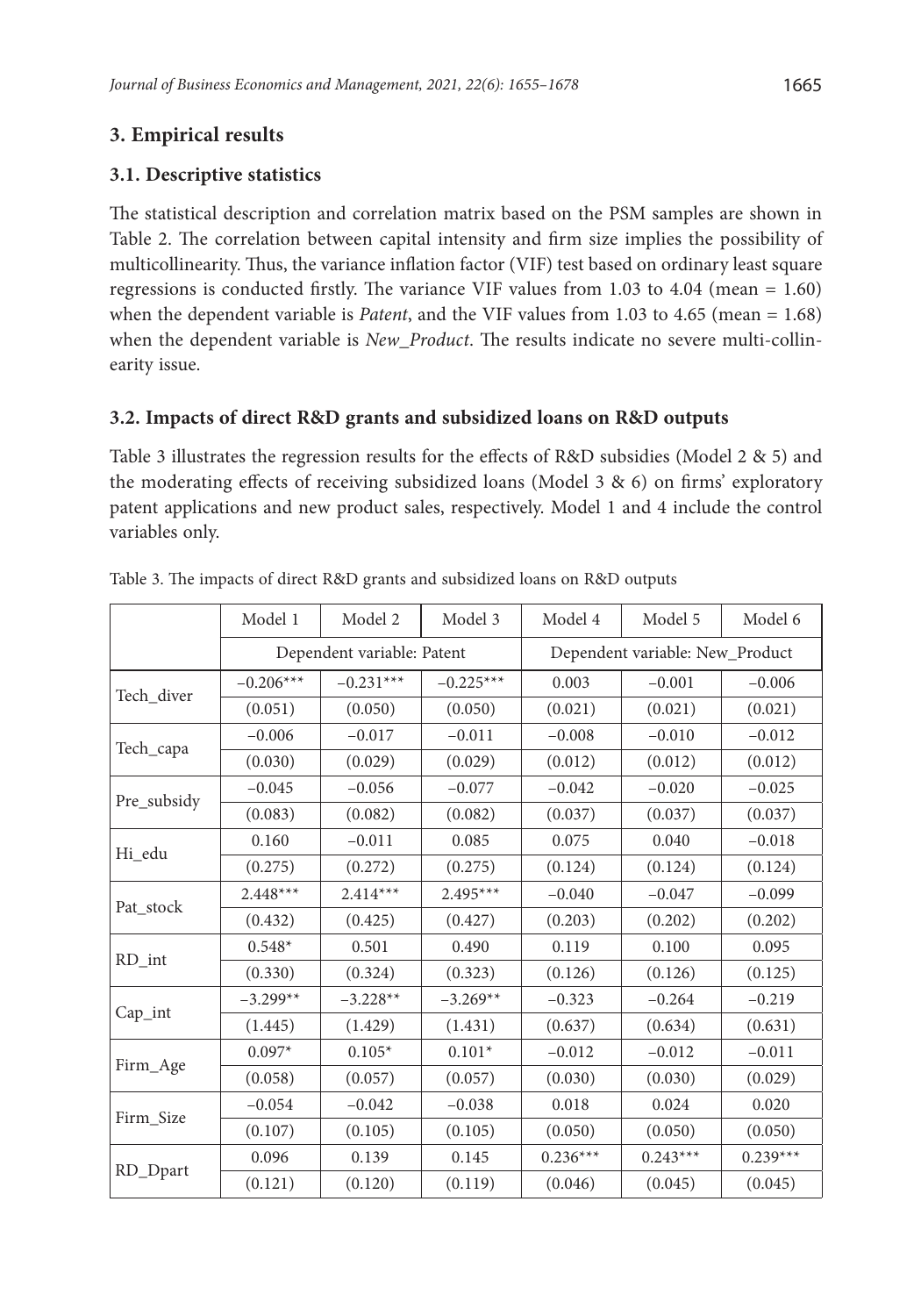|                   | Model 1     | Model 2                    | Model 3     | Model 4                         | Model 5    | Model 6    |  |
|-------------------|-------------|----------------------------|-------------|---------------------------------|------------|------------|--|
|                   |             | Dependent variable: Patent |             | Dependent variable: New_Product |            |            |  |
|                   | $-0.228$    | $-0.257*$                  | $-0.241*$   | $-0.000$                        | $-0.010$   | $-0.017$   |  |
| Hi Tech           | (0.147)     | (0.144)                    | (0.144)     | (0.054)                         | (0.053)    | (0.053)    |  |
| Subsidy           |             | $0.374***$                 | $0.486***$  |                                 | $0.111***$ | $0.062**$  |  |
|                   |             | (0.066)                    | (0.077)     |                                 | (0.028)    | (0.031)    |  |
|                   |             |                            | 0.123       |                                 |            | 0.010      |  |
| Sub_loans         |             |                            | (0.139)     |                                 |            | (0.069)    |  |
| Subsidy×Sub_      |             |                            | $-0.412**$  |                                 |            | $0.177**$  |  |
| loans             |             |                            | (0.173)     |                                 |            | (0.076)    |  |
|                   | 6.407       | 6.016                      | 5.838       | 2.339                           | 2.278      | 2.279      |  |
| cons              | (274.349)   | (155.917)                  | (112.453)   | (52.145)                        | (51.808)   | (51.678)   |  |
| N                 | 1398        | 1398                       | 1398        | 1118                            | 1118       | 1118       |  |
| firms             | 280         | 280                        | 280         | 280                             | 280        | 280        |  |
| Log<br>likelihood | $-1369.710$ | $-1353.206$                | $-1349.240$ | $-579.647$                      | $-571.916$ | $-566,002$ |  |
| Prob > chi2       | 0.0000      | 0.0000                     | 0.0000      | 0.0000                          | 0.0000     | 0.0000     |  |

*End of Table 3*

*Note*: Standard errors in parentheses; \* p < 0.1, \*\* p < 0.05, \*\*\* p < 0.01; All models include a set of industrial, regional and year dummies (not reported).

The coefficient of *Subsidy* in Model 2 shows that receiving R&D subsides has a positive effect on firms' exploratory patent applications ( $b = 0.374$ ,  $p < 0.01$ ). The marginal effect shows that, holding all other variables at their means, receiving R&D subsidies increases firms' exploratory patent applications by 19.2%. Hypothesis 1a is supported. After adding *Sub\_loans* and its interactive variable with *Subsidy*, the coefficient of the interaction is significantly negative ( $b = -0.412$ ,  $p < 0.05$ , Model 3). This indicates that receiving the R&D subsidized loans will restrain firms' exploratory R&D activities and limit possible novel technological outputs. The marginal effect shows that firms receiving both direct grants and subsidized loans during the same period only increase the exploratory patent applications by 3.7%, with a much lower margin than firms only receiving direct grants (also see Figure 1). Thus, Hypothesis 2a is not supported.

The coefficient of *Subsidy* in Model 5 shows that receiving R&D subsidies has a positive effect on firms' new product sales ( $b = 0.111$ ,  $p < 0.01$ ). The marginal effect shows that receiving R&D subsidies increases firms' new product sales by 9.8%. Hypothesis 1b is supported. Furthermore, the coefficient of the interaction between *Sub\_loans* and *Subsidy* is significantly positive ( $b = 0.177$ ,  $p < 0.05$ , Model 6). This indicates that receiving R&D subsidized loans will facilitate firms' new product sales and improve the financial returns from R&D activities. The marginal effect shows that firms receiving both direct grants and subsidized loans can increase the new product sales by 21.2%, higher than those only receiving direct grants (also see Figure 2). Thus, Hypothesis 2b is supported.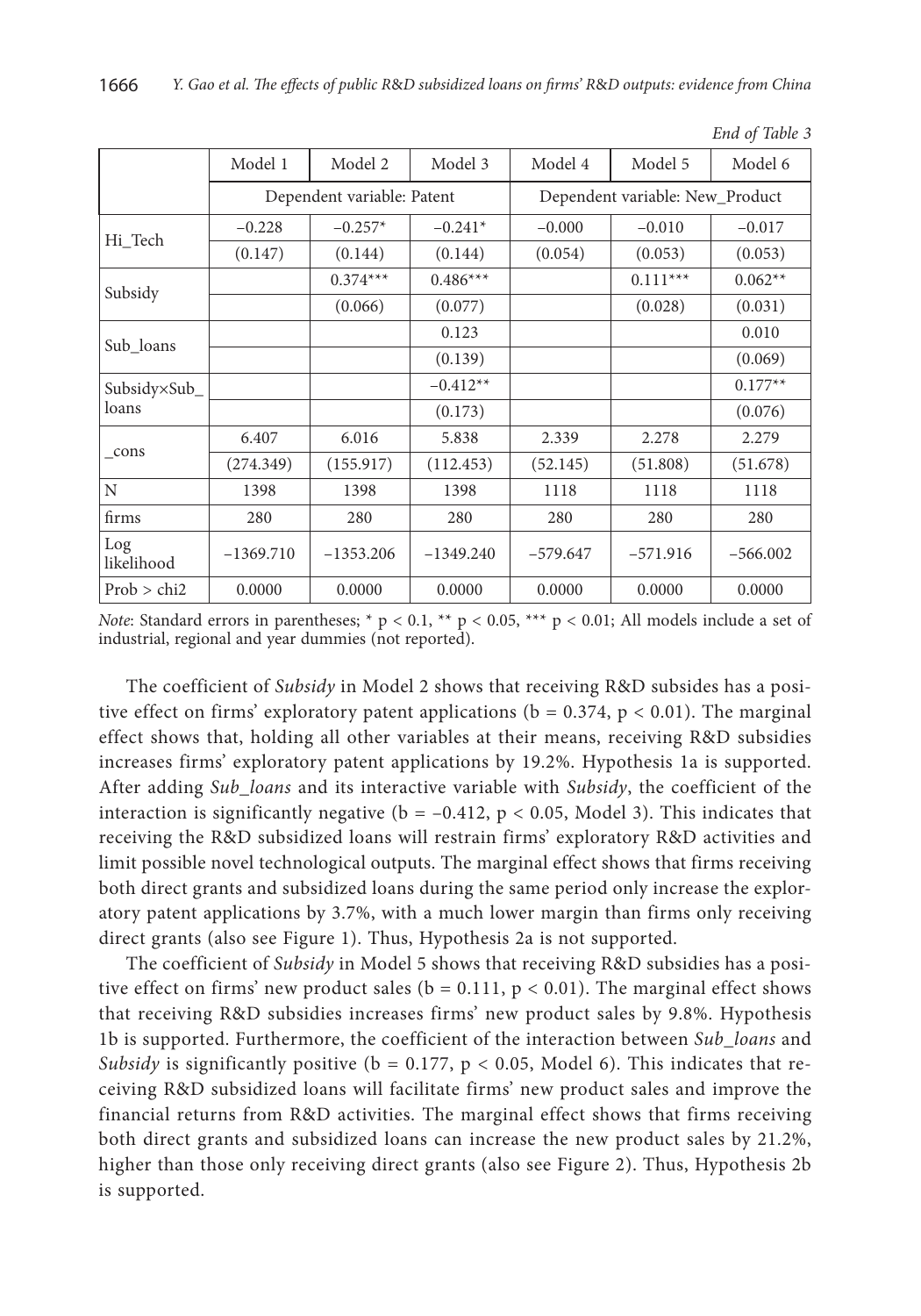

Figure 1. The effects of R&D subsidies on exploratory patent applications



Figure 2. The effects of R&D subsidies on new product sales

#### **3.3. Robustness check**

A two-step robustness check is carried out to provide additional support to the empirical results. First, all the variables are kept and the regressions are re-run by adopting the standard panel data models with fixed effects. The panel data regressions with fixed effects can eliminate alternative explanations driven by the differences between firms and correct for omitted-variable bias (Benner & Tushman, 2002). To deal with the potential endogeneity issue, an instrumental variable (IV) is also set for the R&D subsidy and the fixed-effect regressions with generalized method of moments (GMM) are performed. Following the suggestion of Guo et al. (2016), we employ the natural logarithm of total investment in fixed assets made by local governments at the city level as the instrumental variable. This IV is related to the probability of a firm's winning public R&D subsidy and has significant effect on the distribution of direct R&D grants, but unrelated with unobserved variables that affect firm-level R&D inputs and outputs. The data is obtained from the China Statistical Yearbook on Science and Technology (2011–2015).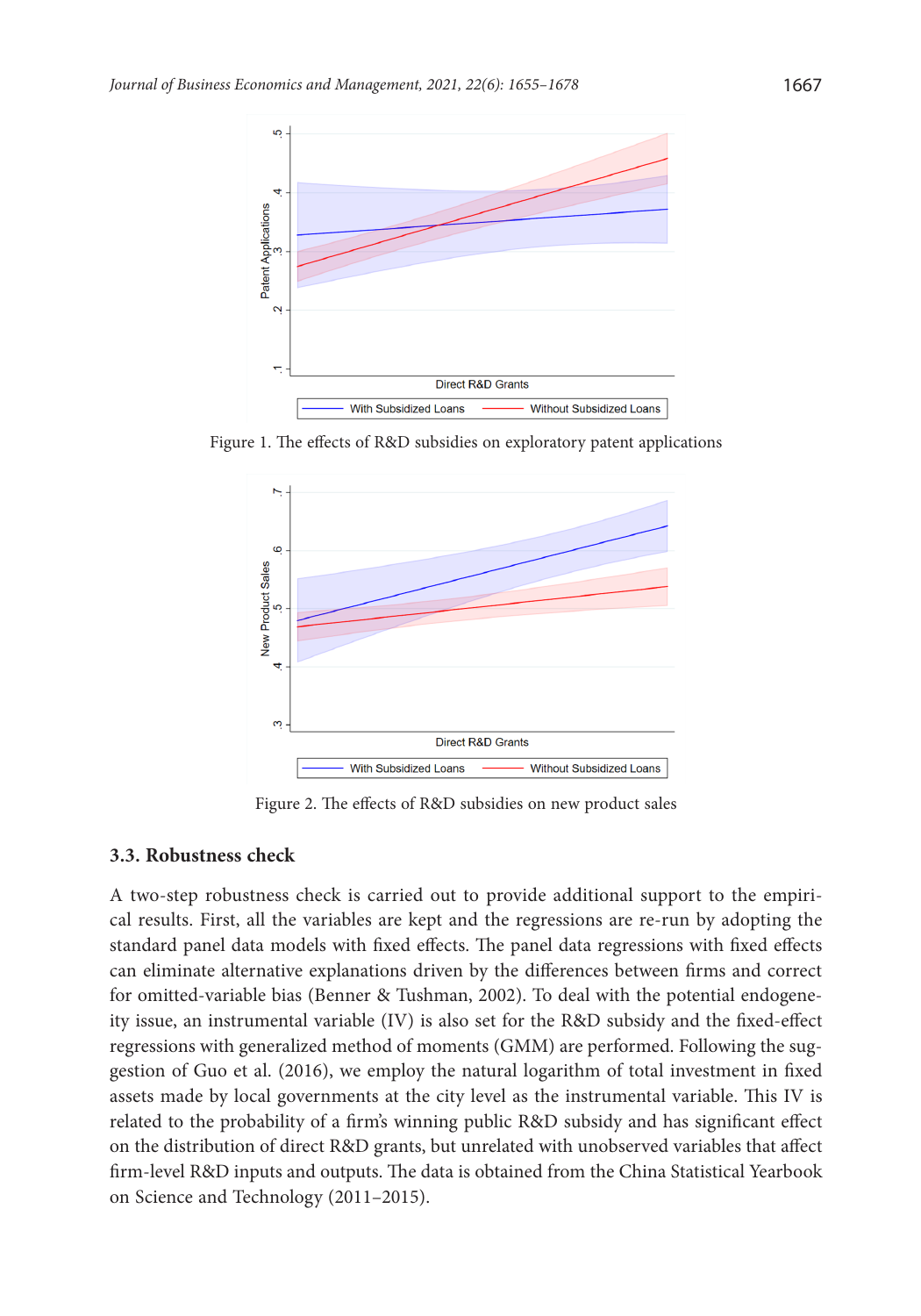|           | Model 7     | Model 8                    | Model 9     | Model 10    | Model 11                        | Model 12   | Model<br>13 | Model 14   |
|-----------|-------------|----------------------------|-------------|-------------|---------------------------------|------------|-------------|------------|
|           |             | Dependent variable: Patent |             |             | Dependent variable: New_Product |            |             |            |
|           |             | IV-GMM                     |             | IV-GMM      |                                 | IV-GMM     |             | IV-GMM     |
| Tech_     | $-0.318***$ | $-0.293***$                | $-0.317***$ | $-0.121***$ | $-0.006$                        | 0.021      | 0.000       | $-0.007$   |
| diver     | (0.025)     | (0.027)                    | (0.025)     | (0.028)     | (0.023)                         | (0.023)    | (0.018)     | (0.017)    |
|           | $-0.047$    | $-0.015$                   | $-0.050$    | $-0.061$    | $-0.120*$                       | $-0.133**$ | $-0.084*$   | $-0.028$   |
| Tech_capa | (0.070)     | (0.069)                    | (0.070)     | (0.058)     | (0.064)                         | (0.060)    | (0.051)     | (0.041)    |
| Pre       | $-0.071$    | 0.163                      | $-0.069$    | $-0.025$    | 0.007                           | $0.176*$   | $-0.008$    | $-0.016$   |
| subsidy   | (0.049)     | (0.168)                    | (0.049)     | (0.034)     | (0.043)                         | (0.106)    | (0.031)     | (0.044)    |
|           | $-0.138$    | $-0.119$                   | $-0.136$    | $-0.081$    | 0.043                           | 0.049      | 0.005       | $-0.062$   |
| Hi edu    | (0.159)     | (0.166)                    | (0.159)     | (0.130)     | (0.168)                         | (0.148)    | (0.112)     | (0.093)    |
|           | $0.836**$   | $0.921***$                 | $0.833**$   | $0.629***$  | 0.098                           | 0.251      | $-0.039$    | $-0.077$   |
| Pat stock | (0.377)     | (0.259)                    | (0.376)     | (0.182)     | (0.217)                         | (0.229)    | (0.169)     | (0.140)    |
|           | $0.244*$    | 0.211                      | $0.245*$    | 0.103       | $-0.022$                        | $-0.035$   | 0.051       | 0.123      |
| RD_int    | (0.148)     | (0.156)                    | (0.148)     | (0.137)     | (0.155)                         | (0.126)    | (0.118)     | (0.094)    |
|           | $-1.226**$  | $-1.138*$                  | $-1.252**$  | $-0.689$    | $-0.595$                        | $-0.461$   | $-0.252$    | $-0.152$   |
| Cap_int   | (0.603)     | (0.684)                    | (0.605)     | (0.544)     | (0.901)                         | (0.682)    | (0.688)     | (0.455)    |
|           | $0.138*$    | 0.070                      | $0.137*$    | 0.036       | $-0.083$                        | $-0.114$   | $-0.011$    | 0.013      |
| Firm Age  | (0.072)     | (0.089)                    | (0.072)     | (0.023)     | (0.062)                         | (0.087)    | (0.025)     | (0.019)    |
|           | $-0.071$    | $-0.083$                   | $-0.074$    | 0.003       | 0.037                           | 0.046      | 0.016       | 0.037      |
| Firm Size | (0.073)     | (0.073)                    | (0.072)     | (0.046)     | (0.082)                         | (0.067)    | (0.049)     | (0.038)    |
|           | 0.054       | 0.064                      | 0.055       | 0.102       | $0.207***$                      | $0.218***$ | $0.185***$  | $0.144***$ |
| RD_Dpart  | (0.048)     | (0.054)                    | (0.049)     | (0.062)     | (0.048)                         | (0.045)    | (0.039)     | (0.038)    |
|           | $-0.045$    | $-0.056$                   | $-0.042$    | $-0.077$    | 0.015                           | $-0.037$   | 0.006       | $-0.011$   |
| Hi_Tech   | (0.069)     | (0.062)                    | (0.070)     | (0.059)     | (0.051)                         | (0.047)    | (0.044)     | (0.040)    |
|           | $0.093**$   | $0.493*$                   | $0.107**$   | $0.747**$   | $0.098***$                      | $0.427*$   | $0.053*$    | $-0.045$   |
| Subsidy   | (0.040)     | (0.269)                    | (0.044)     | (0.365)     | (0.037)                         | (0.222)    | (0.027)     | (0.242)    |
| Sub_loans |             |                            | $-0.002$    | $-0.238*$   |                                 |            | 0.008       | $-0.077$   |
|           |             |                            | (0.036)     | (0.135)     |                                 |            | (0.059)     | (0.090)    |
| Subsidy × |             |                            | $-0.039$    | $-0.106*$   |                                 |            | $0.136*$    | $0.461***$ |
| Sub_loans |             |                            | (0.066)     | (0.062)     |                                 |            | (0.070)     | (0.040)    |
|           | 0.717       | 0.602                      | 0.742       | $1.234**$   | $0.886*$                        | 0.167      | $0.789***$  | 0.259      |
| cons      | (0.454)     | (0.414)                    | (0.454)     | (0.519)     | (0.478)                         | (0.392)    | (0.292)     | (0.335)    |
| N         | 1398        | 1398                       | 1398        | 1398        | 1118                            | 1118       | 1118        | 1118       |
| Firms     | 280         | 280                        | 280         | 280         | 280                             | 280        | 280         | 280        |
| Prob > F  | 0.0000      | 0.0000                     | 0.0000      | 0.0000      | 0.0000                          | 0.0000     | 0.0000      | 0.0000     |

Table 4. The robustness check by adopting standard panel data models with fixed effects

*Note*: Robust Standard errors clustered by firms in parentheses;\* p < 0.1, \*\* p < 0.05, \*\*\* p < 0.01; All models include a set of industrial, regional and year dummies (not reported); for IV regression, Underidentification test: 24.380 (Model 8), 19.275 (Model 12) Chi-sq (1) P-val = 0.0000; 5) Weak identification test (Cragg-Donald Wald F statistic): 24.656 (Model 8), 19.446 (Model 12), Stock-Yogo weak ID test critical values: 10% maximal IV size is 16.38.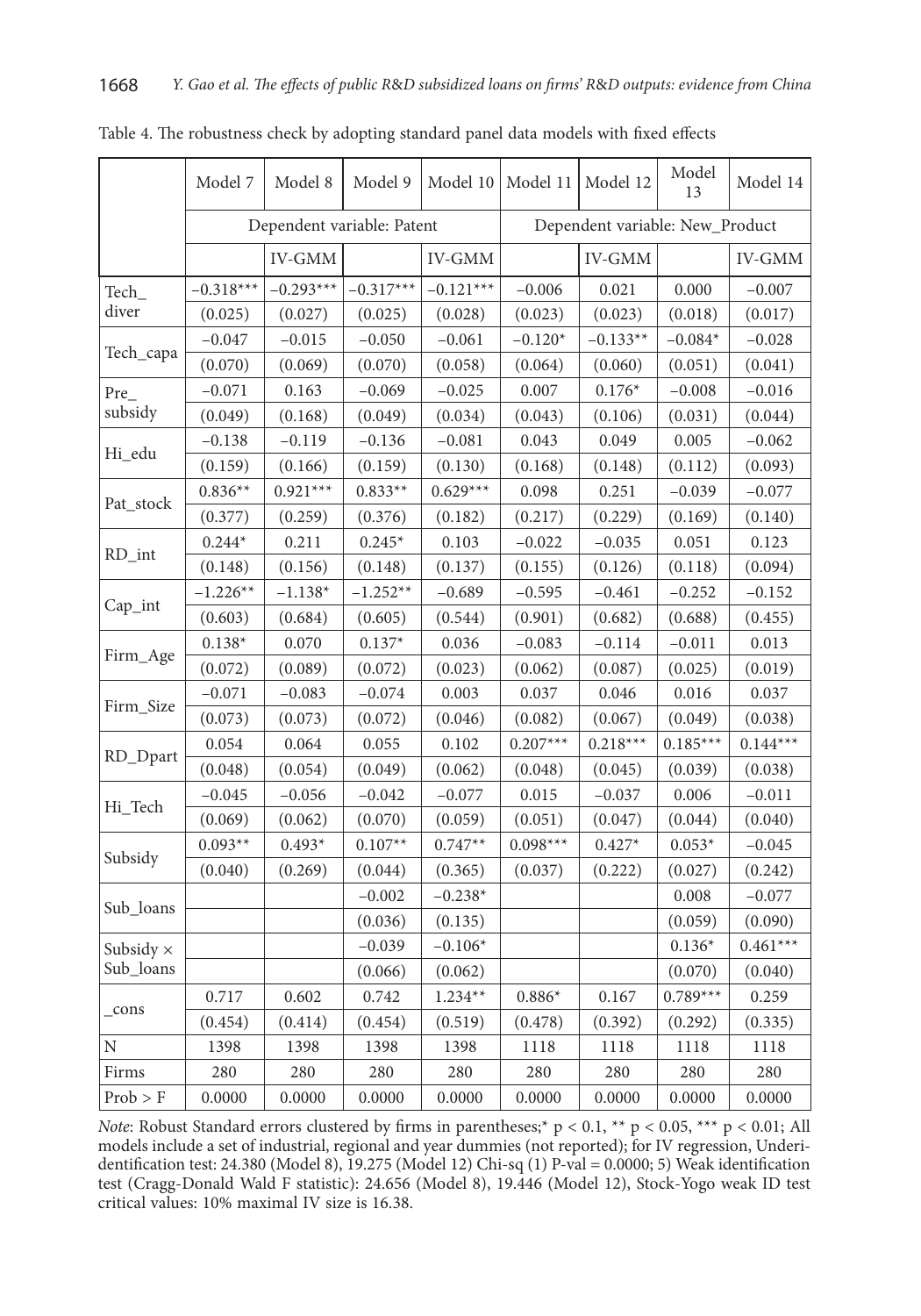Table 4 illustrates the results of the robustness check for the effects of R&D subsidies (Model 7 & 11) and the heterogeneous effects of the subsidies combined with subsidized loans (Model 9 & 13) on firms' exploratory patent applications and new product sales, respectively. Model 8 and 12 report the IV-GMM regressions for the effect of R&D subsides, and Model 10 and 14 report the IV-GMM regressions for the moderating effect of simultaneously receiving subsidized loans. All the results by adopting standard panel data regressions are consistent with the results of the panel data Tobit regressions.

Second, the endogenous treatment effects regressions based on the full sample are adopted. The endogenous treatment effects regression takes care of the self-selection bias derived from unobservable variables that PSM method can hardly handle. The estimated results, reported in Table 5, are almost identical to the results from the panel data Tobit regressions, providing additional supports for the empirical results.

|             | Model 15    | Model 16                   | Model 17   | Model 18                        |  |
|-------------|-------------|----------------------------|------------|---------------------------------|--|
|             |             | Dependent variable: Patent |            | Dependent variable: New_Product |  |
|             | 0.024       | 0.031                      | $-0.005$   | $-0.006$                        |  |
| Tech_diver  | (0.115)     | (0.115)                    | (0.010)    | (0.010)                         |  |
|             | $-0.355$    | $-0.353$                   | $0.054*$   | $0.056**$                       |  |
| Tech_capa   | (0.222)     | (0.222)                    | (0.028)    | (0.028)                         |  |
| Pre_subsidy | $-0.706***$ | $-0.711***$                | 0.020      | 0.024                           |  |
|             | (0.168)     | (0.167)                    | (0.020)    | (0.021)                         |  |
|             | $1.663***$  | $1.691***$                 | $-0.064$   | $-0.074$                        |  |
| Hi_edu      | (0.407)     | (0.396)                    | (0.053)    | (0.053)                         |  |
| Pat_stock   | $7.145***$  | $7.145***$                 | 0.019      | 0.013                           |  |
|             | (1.955)     | (1.955)                    | (0.077)    | (0.077)                         |  |
|             | $-1.114*$   | $-1.124*$                  | $0.257***$ | $0.255***$                      |  |
| RD_int      | (0.658)     | (0.655)                    | (0.079)    | (0.079)                         |  |
|             | $6.216**$   | $6.268**$                  | 0.106      | 0.087                           |  |
| $Cap_$ int  | (2.785)     | (2.781)                    | (0.250)    | (0.260)                         |  |
|             | $-0.217$    | $-0.217$                   | 0.002      | 0.002                           |  |
| Firm_Age    | (0.147)     | (0.147)                    | (0.015)    | (0.015)                         |  |
| Firm Size   | $1.361***$  | $1.364***$                 | 0.019      | 0.017                           |  |
|             | (0.171)     | (0.171)                    | (0.016)    | (0.016)                         |  |
|             | 0.252       | 0.250                      | $0.140***$ | $0.140***$                      |  |
| RD_Dpart    | (0.169)     | (0.169)                    | (0.019)    | (0.019)                         |  |
|             | $-0.557**$  | $-0.556**$                 | 0.010      | 0.007                           |  |
| Hi_Tech     | (0.236)     | (0.235)                    | (0.025)    | (0.025)                         |  |
|             | $0.738**$   | $1.045***$                 | $0.096***$ | 0.048                           |  |
| Subsidy     | (0.297)     | (0.316)                    | (0.034)    | (0.036)                         |  |

Table 5. The endogenous treatment effects regressions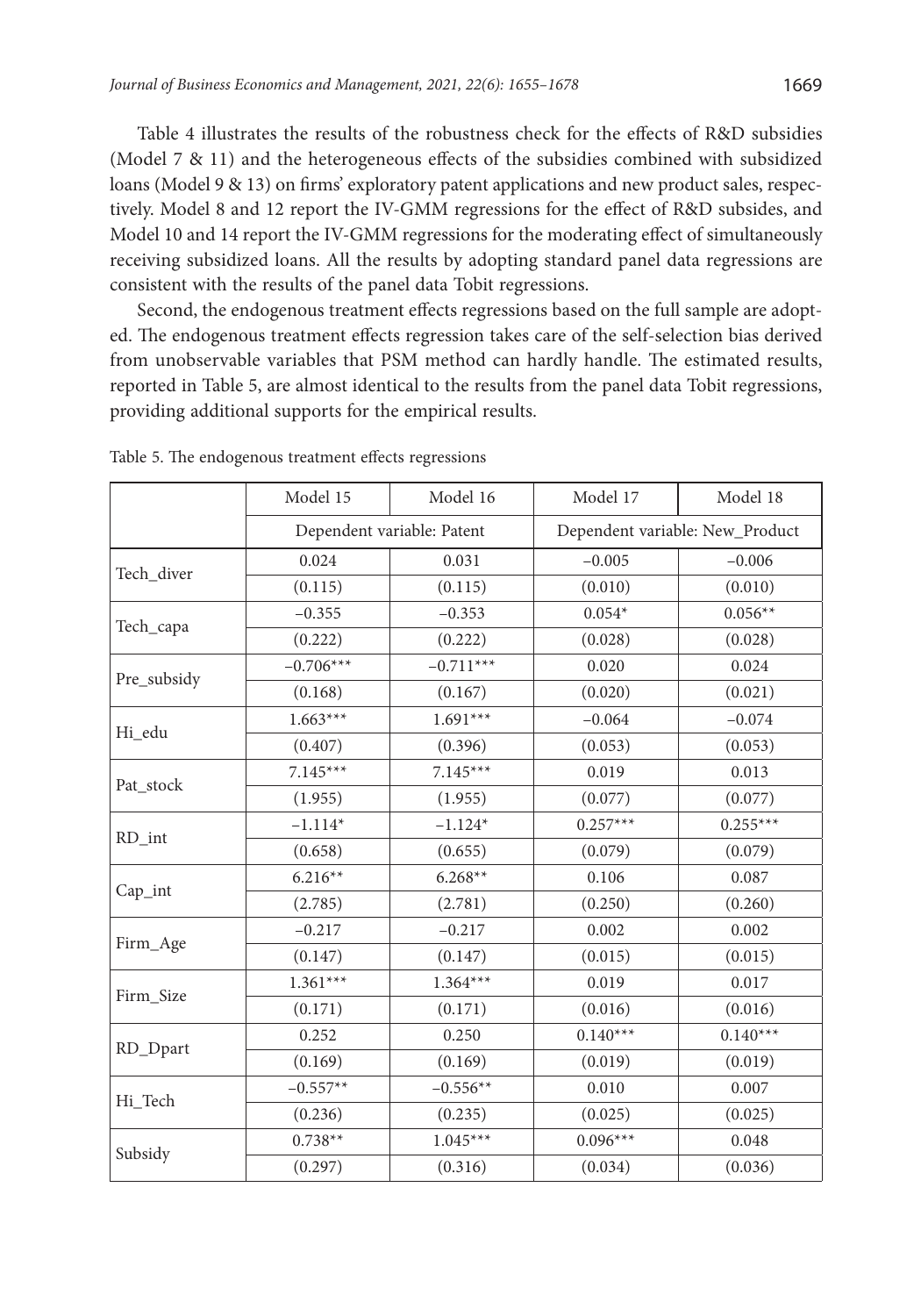| Sub loans      |              | 0.659        |             | 0.023       |
|----------------|--------------|--------------|-------------|-------------|
|                |              | (0.572)      |             | (0.045)     |
| Subsidy×Sub_   |              | $-1.251**$   |             | $0.135**$   |
| loans          |              | (0.561)      |             | (0.055)     |
|                | $-7.247***$  | $-7.253***$  | 0.038       | 0.046       |
| cons           | (1.101)      | (1.101)      | (0.240)     | (0.244)     |
| N              | 6362         | 6362         | 5088        | 5088        |
| firms          | 1,273        | 1,273        | 1,273       | 1,273       |
| Log likelihood | $-18640.439$ | $-18636.227$ | $-3375.580$ | $-3365.279$ |
| Prob > chi2    | 0.0000       | 0.0000       | 0.0000      | 0.0000      |

*End of Table 5*

*Note*: robust standard errors clustered by firms are in parentheses; \* p < 0.1, \*\* p < 0.05, \*\*\* p < 0.01; All models include a set of industrial, regional and year dummies (not reported).

#### **4. Discussion**

According to the empirical results, obtaining R&D subsidies in general can promote the R&D outputs, i.e., exploratory patent applications and new product sales, of the aided firms. Compared with receiving direct grants alone, if a firm also obtains subsidized loans, its new product sales will be greatly increased. On the contrary, the exploratory patent applications of firms receiving subsidized loans is significantly less than that of firms supported solely by direct R&D grant.

The results imply that firms are less likely to use subsidized loans in R&D activities with higher risks but better innovativeness, to pursue exploratory patents incorporating novel technological knowledge. Instead, firms are more inclined to wield subsidized loans in product development and commercialization activities in exchange for economic benefits. This result strongly supports Hottenrott and Richstein (2020)'s findings based on the German hightech start-ups. Therefore, in China, the heterogeneity of direct R&D grants and subsidized loans may be more in line with the cost-expected return logic (Hottenrott & Richstein, 2020).

The empirical results of this study collide with Guan and Yam's arguments (2015) that neither direct R&D grants nor special loans have significantly positive effects on Chinese firms' patent applications. The disparate research findings could be ascribed to the different development stages of China's economic transition, the growth of Chinese firms' R&D capabilities, and the change of government's requirement on the utilization of R&D subsidy. Guan and Yam's research is based on a data of the mid-1990s, when China was experiencing the initial national economic transition, firms' technology levels were laggard, and the Chinese government focused more on the economic catching up (Liu et al., 2017). Under such contexts, firms may use R&D subsidy in exchange for economic benefits such as expanding production scale or quick development of new products through imitating foreign enterprises. Moreover, the relatively weak intellectual property regime in China back then (Liu & White, 2001) also dimmed the role of subsidy in promoting firms' patent application. In this research, after decades of development including the remarkable technological catching-up,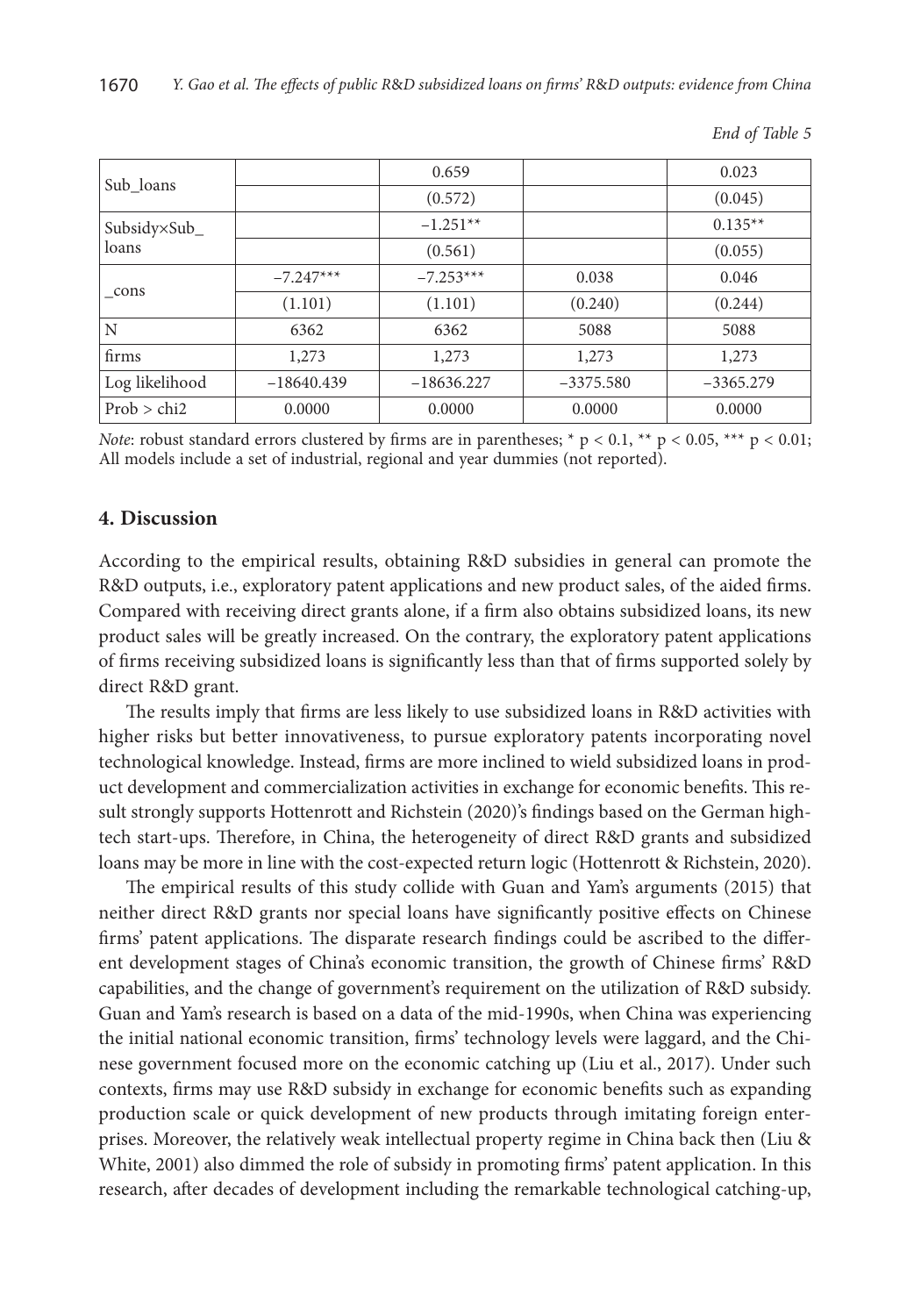Chinese firms' technological innovation capabilities are greatly enhanced, and the Chinese government has shifted their focus more to the indigenous innovation (Liu et al., 2017). Thus, the effects of R&D subsidy on firm's R&D outputs, especially in terms of patent applications, has changed over the years.

### **Conclusions**

This study examines the effects of direct grants and subsidized loans on firms' R&D outputs, in terms of exploratory patent applications and new product sales from firms' R&D activities. By conducting an empirical study based on the data of manufacturing firms from Jiangsu Province, China, this study reinforces and supplements literature on R&D subsidized loans.

A key theoretical contribution of this study is extending the knowledge on public R&D subsidies by considering the contingency effects associated with subsidy types. This study also furthers the research on R&D subsidized loans in transition economies such as China. Moreover, this study contributes to the understandings on the relationship between governmental support and firms' innovation in transitional economies.

This study has several important policy implications. China has achieved marvelous economic growth from the factor-driven development at its first economic reform. China is now at an important transition point to shift from factor-driven to innovation-driven. China should prepare for this "intellectual revolution". At first, Chinese government should encourage firms' technological upgrade and link the technological research to the market. Thus, the rational utilization of subsidized loans should be further encouraged. The implementation of this demand-oriented policies can help China to tackle the shortage of traditional supply-side policies. Combining policy tools such as public R&D grants and subsidized loans together as a package might be a highlight to provide efficient support for firms' R&D activities in China. By exploiting the advantages while offsetting their own faults, a combined subsidy package triggers better positive effects on firm's R&D activities. Second, China should cultivate a more favorable environment for firm-level innovation. The government can enhance its capabilities in public intervention by introducing more market principles in the screening and monitoring process of R&D subsidized loans. When designing subsidy schemes, the government should introduce market-oriented principles in the screening and monitoring processes of R&D subsidized loans, to stay compatible with the commercial banks. This collaterally advances governments' capability in public intervention through R&D subsidies. In particular, governments could formulate and revise the evaluation protocols to provide flexibilities to firms on the innovation directions. In addition, policy makers should set policies that facilitate firms' access to other external financing channels to release some of the pressure from bank loans. These policy implications are also important to other transitional economies.

This research also points out several potentials for further studies. First, the disclosure of the dataset by Jiangsu government which is adopted in this study has been discontinued after 2014. Future research can expand the length of the sample period and investigate the impacts of different R&D subsidy types on firms. For example, after undertaking explorative R&D activities and producing exploratory patents, it is worth knowing whether the subsidy recipients will gain profits from those patents by means such as licensing or transferring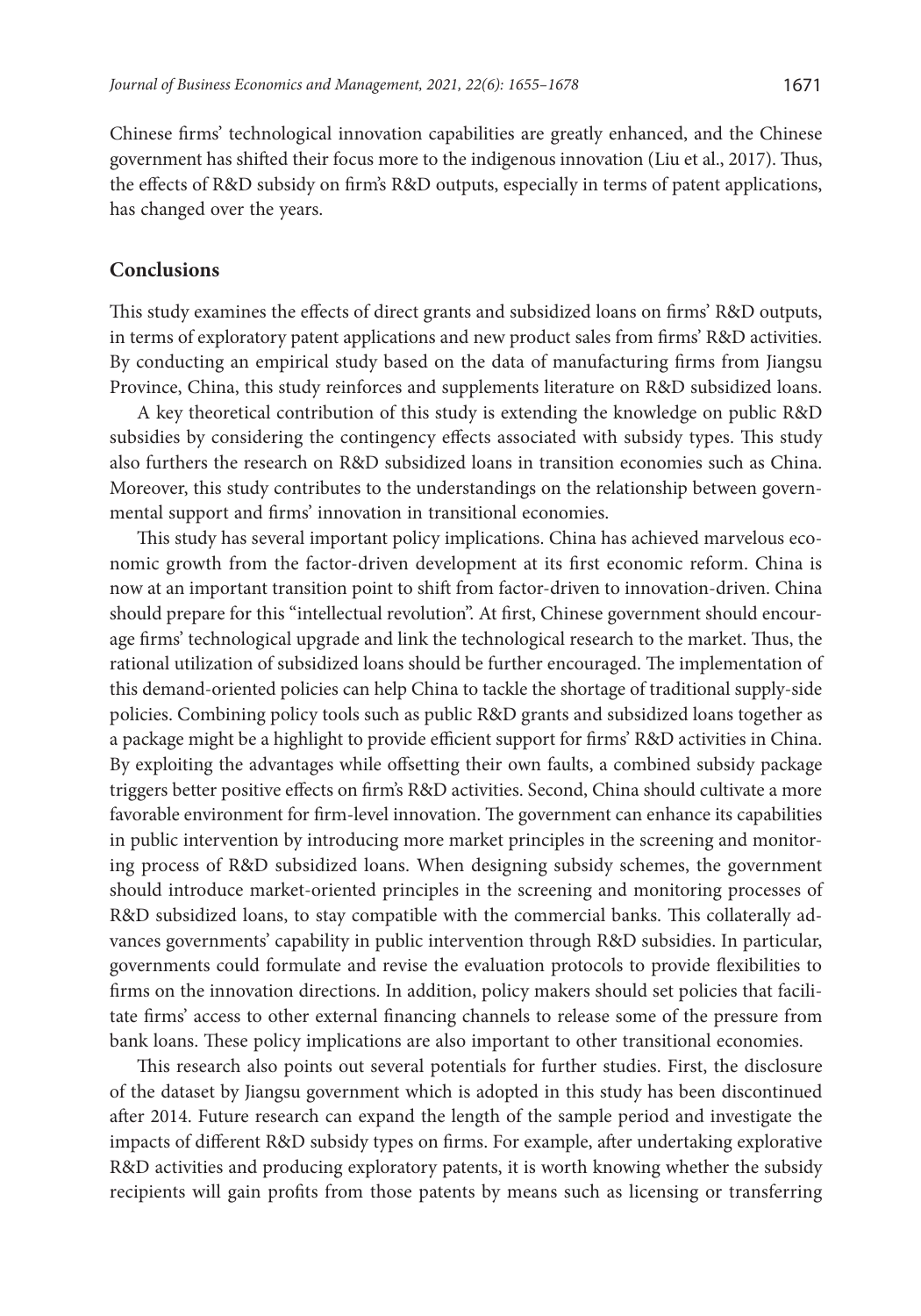patent rights. Second, as different levels of governments may follow different principles and logics in designing and allocating R&D subsidies, a comparison between the effects of R&D subsidies from central and local governments deserves systematic investigation. Third, research on the effects of R&D subsidy on firms' behaviors, e.g., behavior change during the R&D process, has become increasingly important. Thus, future studies on behavior change may further unfold the black box of the mechanism of how R&D subsidies take effect. As discussed above, the measurement of technological output in this study, i.e. patent with novel knowledge, reveals firms' exploratory innovation attempts. Possible future studies could look into the influences of different types of R&D subsidies on exploration and exploitation, and how combined subsidy schemes may motivate firms' ambidexterity.

## **Notations**

- 1. On February 9, 2006, the State Council formulated the Outline of the National Mediumand Long-Term Science and Technology Development Planning (2006–2020). It pointed out clearly that, by 2020, the general objective of China's science and technology development is to significantly enhance the ability of indigenous innovation, to promote the economic and social development, and to safeguard the national security.
- 2. 2019 China Statistical Yearbook on Science and Technology (in Chinese).
- 3. Handbook of Policies towards Firm's Technological Innovation (in Chinese).
- 4. The official information on the subsidized projects in the specific R&D subsidy program, which this study focuses on, is only released to 2014. Meanwhile, Jiangsu Government only discloses the survey data up to 2014. No further updates are available.
- 5. Interim Regulation on the Administration of Scientific and Technological Small and Medium-sized Firms' Innovation Fund in Jiangsu Province (Jiangsu Science and Technology Department, 2007, No. 79; Jiangsu Finance Department, 2007, No. 26, in Chinese).
- 6. Notice of Jiangsu provincial government on several policies of encouraging and promoting scientific and technological innovation and entrepreneurship (Jiangsu Provincial People's Government, 2006, No. 53, in Chinese).

# **Acknowledgements**

This work is supported by the China Postdoctoral Science Foundation (2018M641397), the National Natural Science Foundation of China (Grant No. 71932009), and the National Social Science Fund of China (No. 20&ZD075). We thank the editor and two anonymous referees for their guidance and constructive comments.

# **Funding**

This work is supported by the China Postdoctoral Science Foundation (2018M641397), the National Natural Science Foundation of China (Grant No. 71932009) and the National Social Science Fund of China (No. 20&ZD075).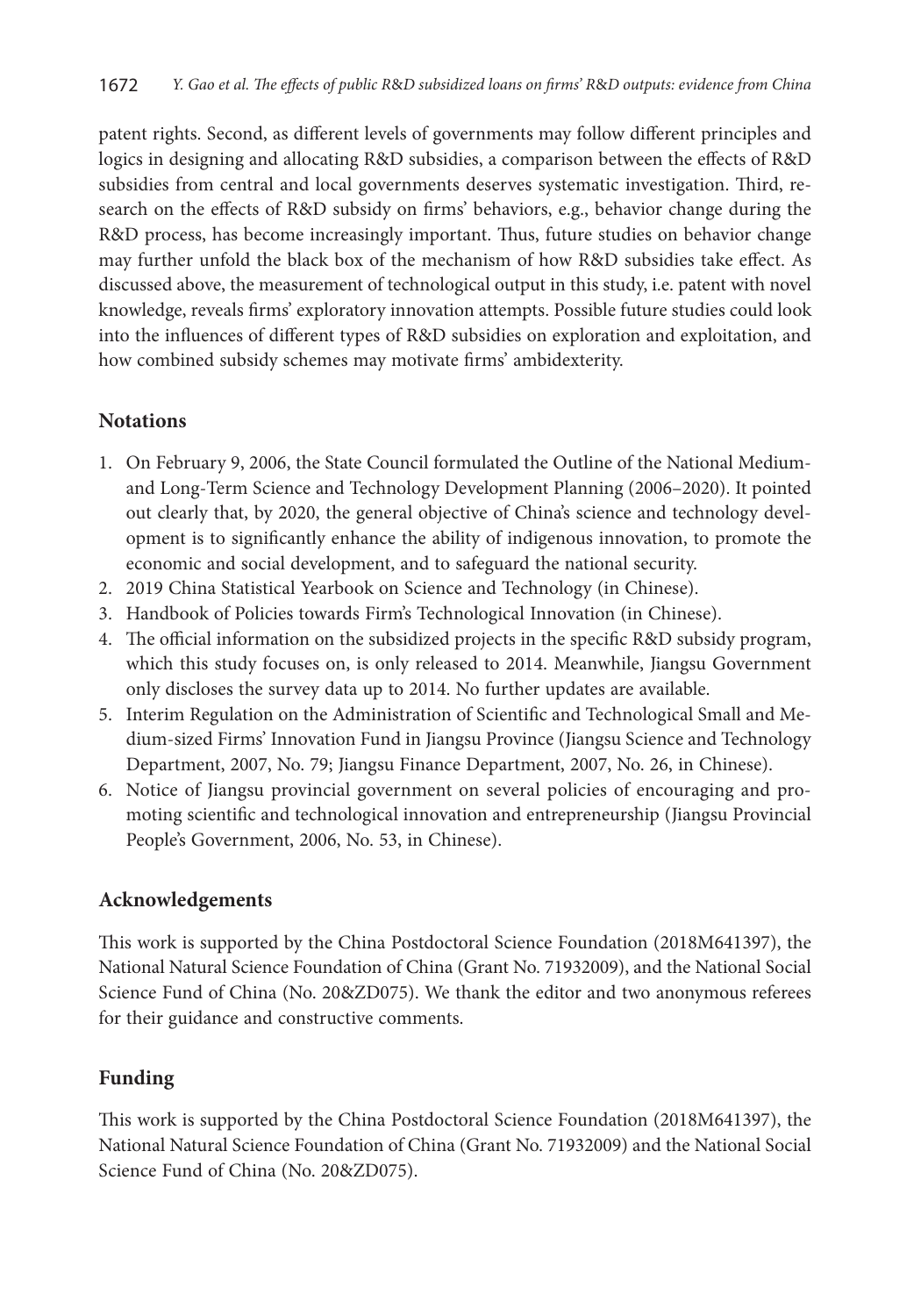#### **Author contributions**

Yuchen Gao conceived the study; Yuchen Gao and Si Zhang were responsible for the design and development of the data analysis; Yuchen Gao and Yimei Hu were responsible for data collection and analysis; Yuchen Gao and Si Zhang were responsible for data interpretation; Yuchen Gao wrote the first draft of the manuscript; Si Zhang and Yimei Hu reviewed and revised the manuscript.

## **Disclosure statement**

No conflict of interest exits in the submission of this manuscript, and manuscript is approved by all authors for publication. The work is original research that has not been published previously, and not under consideration for publication elsewhere, in whole or in part. All the authors listed have approved the manuscript that is enclosed.

### **References**

- Ahuja, G., & Lampert, M. C. (2001). Entrepreneurship in the large corporation: A longitudinal study of how established firms create breakthrough inventions. *Strategic Management Journal*, *22*(6–7), 521–543. <https://doi.org/10.1002/smj.176>
- Antonelli, C., & Crespi, F. (2013). The "Matthew effect" in R&D public subsidies: The Italian evidence. *Technological Forecasting and Social Change*, *80*(8), 1523–1534. <https://doi.org/10.1016/j.techfore.2013.03.008>
- Arrow, K. (1962). Economic welfare and the allocation of resources for invention. In R. R. Nelson (Ed.), *The rate and direction of inventive activity: Economic and social factors* (pp. 609–626). Princeton University Press. <https://doi.org/10.1515/9781400879762-024>
- Beck, M., Lopes-Bento, C., & Schenker-Wicki, A. (2016). Radical or incremental: Where does R&D policy hit? *Research Policy*, *45*(4), 869–883. <https://doi.org/10.1016/j.respol.2016.01.010>
- Benner, M. J., & Tushman, M. (2002). Process management and technological innovation: A longitudinal study of the photography and paint industries. *Administrative Science Quarterly*, *47*(4), 676–706. <https://doi.org/10.2307/3094913>
- Bertoni, F., Martí, J., & Reverte, C. (2019). The impact of government-supported participative loans on the growth of entrepreneurial ventures. *Research Policy, 48*(1), 371–384. <https://doi.org/10.1016/j.respol.2018.09.006>
- Boeing, P. (2016). The allocation and effectiveness of China's R&D subsidies Evidence from listed firms. *Research Policy*, *45*(9), 1774–1789. <https://doi.org/10.1016/j.respol.2016.05.007>
- Bronzini, R., & Piselli, P. (2016). The impact of R&D subsidies on firm innovation. *Research Policy*, *45*(2), 442–457. <https://doi.org/10.1016/j.respol.2015.10.008>
- Chapman, G., & Hewitt-Dundas, N. (2018). The effect of public support on senior manager attitudes to innovation. *Technovation*, *69*, 28–39. <https://doi.org/10.1016/j.technovation.2017.10.004>
- Clarysse, B., Wright, M., & Mustar, P. (2009). Behavioural additionality of R&D subsidies: A learning perspective. *Research Policy, 38*(10), 1517–1533. <https://doi.org/10.1016/j.respol.2009.09.003>
- David, P. A., Hall, B. H., & Toole, A. A. (2000). Is public R&D a complement or substitute for private R&D? A review of the econometric evidence. *Research Policy*, *29*(4–5), 497–529. [https://doi.org/10.1016/S0048-7333\(99\)00087-6](https://doi.org/10.1016/S0048-7333(99)00087-6)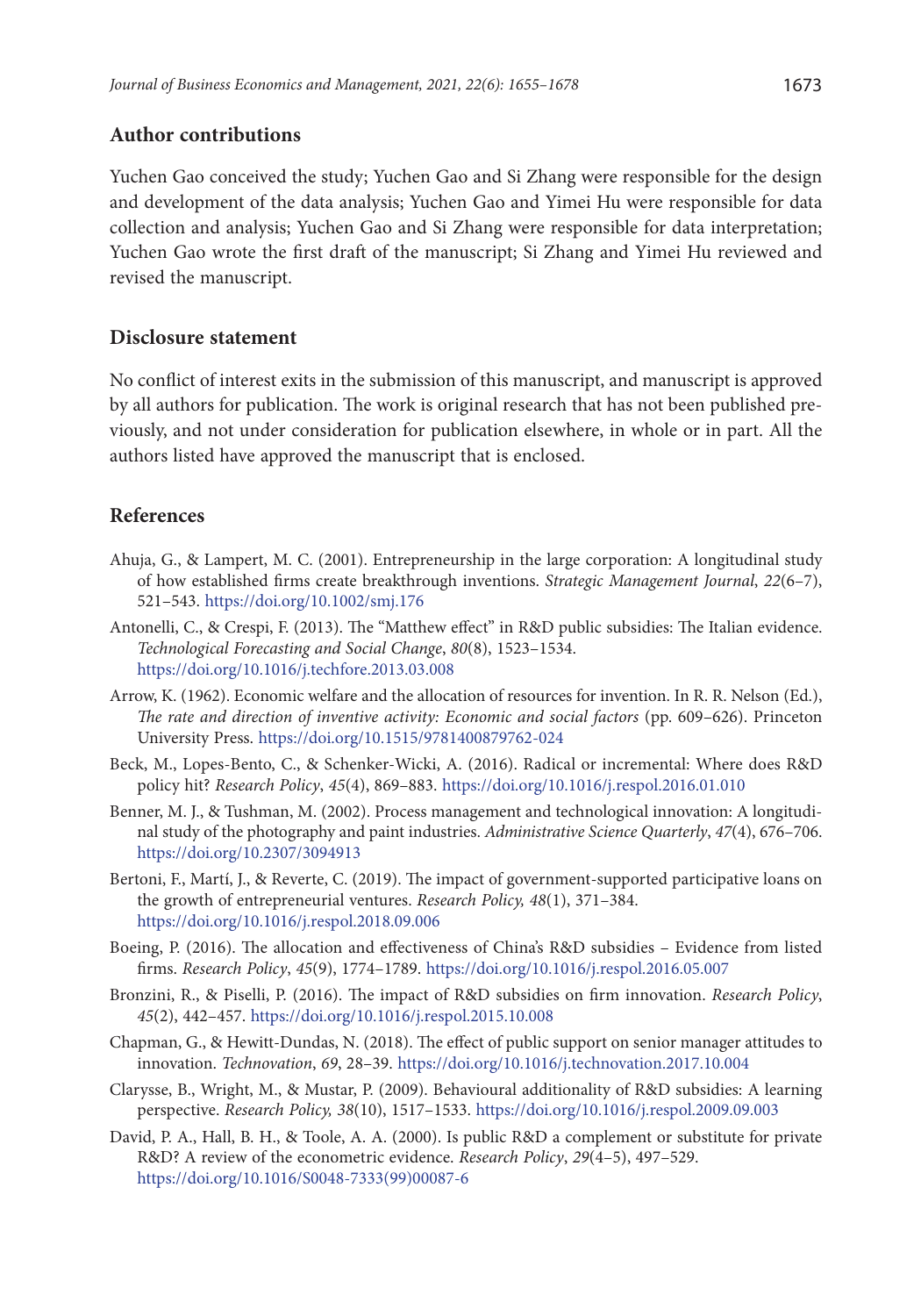- Dimos, C., & Pugh, G. (2016). The effectiveness of R&D subsidies: A meta-regression analysis of the evaluation literature. *Research Policy*, *45*(4), 797–815. <https://doi.org/10.1016/j.respol.2016.01.002>
- Dixit, A. (1997). Power of incentives in private versus public organizations. *The American Economic Review*, *87*(2), 378–382.
- Grau, T., Huo, M., & Neuhoff, K. (2012). Survey of photovoltaic industry and policy in Germany and China. *Energy Policy*, *51*, 20–37. <https://doi.org/10.1016/j.enpol.2012.03.082>
- Griliches, Z. (1990). Patent statistics as economic indicators: A survey. *Journal of Economic Literature*, *28*(4), 1661–1707. https://www.jstor.org/stable/2727442
- Guan, J., & Yam, R. C. M. (2015). Effects of government financial incentives on firms' innovation performance in China: Evidences from Beijing in the 1990s. *Research Policy*, *44*(1), 273–282. <https://doi.org/10.1016/j.respol.2014.09.001>
- Guo, D., Guo, Y., & Jiang, K. (2016). Government-subsidized R&D and firm innovation: Evidence from China. *Research Policy*, *45*(6), 1129–1144. <https://doi.org/10.1016/j.respol.2016.03.002>
- Hall, B., & Van Reenen, J. (2000). How effective are fiscal incentives for R&D? A review of the evidence. *Research Policy*, *29*(4–5), 449–469. [https://doi.org/10.1016/S0048-7333\(99\)00085-2](https://doi.org/10.1016/S0048-7333(99)00085-2)
- Hall, R. (1992). The strategic analysis of intangible resources. *Strategic Management Journal*, *13*(2), 135–144. <https://doi.org/10.1002/smj.4250130205>
- Hottenrott, H., & Richstein, R. (2020). Start-up subsidies: Does the policy instrument matter? *Research Policy*, *49*(1), 103888. <https://doi.org/10.1016/j.respol.2019.103888>
- Huang, Q., Jiang, M. S., & Miao, J. (2016). Effect of government subsidization on Chinese Industrial firms' technological innovation efficiency: A stochastic frontier analysis. *Journal of Business Economics and Management*, *17*(2), 187–200. <https://doi.org/10.3846/16111699.2015.1061590>
- Huergo, E., Trenado, M., & Ubierna, A. (2016). The impact of public support on firm propensity to engage in R&D: Spanish experience. *Technological Forecasting and Social Change*, *113*(B), 206–219. <https://doi.org/10.1016/j.techfore.2015.05.011>
- Huergo, E., & Moreno, L. (2017). Subsidies or loans? Evaluating the impact of R&D support programmes. *Research Policy*, *46*(7), 1198–1214. <https://doi.org/10.1016/j.respol.2017.05.006>
- Huergo, E., & Trenado, M. (2010). The application for and the awarding of low-interest credits to finance R&D projects. *Review of Industrial Organization*, *37*(3), 237–259. <https://doi.org/10.1007/s11151-010-9263-7>
- Hussinger, K. (2008). R&D and subsidies at the firm level: An application of parametric and semiparametric two-step selection models. *Journal of Applied Econometrics*, *23*(6), 729–747. <https://doi.org/10.1002/jae.1016>
- Jia, N., Huang, K. G., & Zhang, C. M. (2019). Public governance, corporate governance, and firm innovation: An examination of state-owned enterprises. *Academy of Management Journal*, *62*(1), 220–247. <https://doi.org/10.5465/amj.2016.0543>
- Jiang, G. G., Wang, D., & Chen, J. (2012). Market analysis and policy design of LED industry in Jiangsu Province. *Advanced Materials Research*, *512–515*, 2705–2708. <https://doi.org/10.4028/www.scientific.net/AMR.512-515.2705>
- Jourdan, J., & Kivleniece, I. (2017). Too much of a good thing? The dual effect of public sponsorship on organizational performance. *Academy of Management Journal*, *60*(1), 55–77. <https://doi.org/10.5465/amj.2014.1007>
- Lach, S. (1995). Patents and productivity growth at the industry level: A first look. *Economics Letters*, *49*(1), 101–108. [https://doi.org/10.1016/0165-1765\(94\)00618-C](https://doi.org/10.1016/0165-1765(94)00618-C)
- Li, J., Xia, J., & Zajac, E. J. (2018). On the duality of political and economic stakeholder influence on firm innovation performance: Theory and evidence from Chinese firms. *Strategic Management Journal*, *39*(1), 193–216. <https://doi.org/10.1002/smj.2697>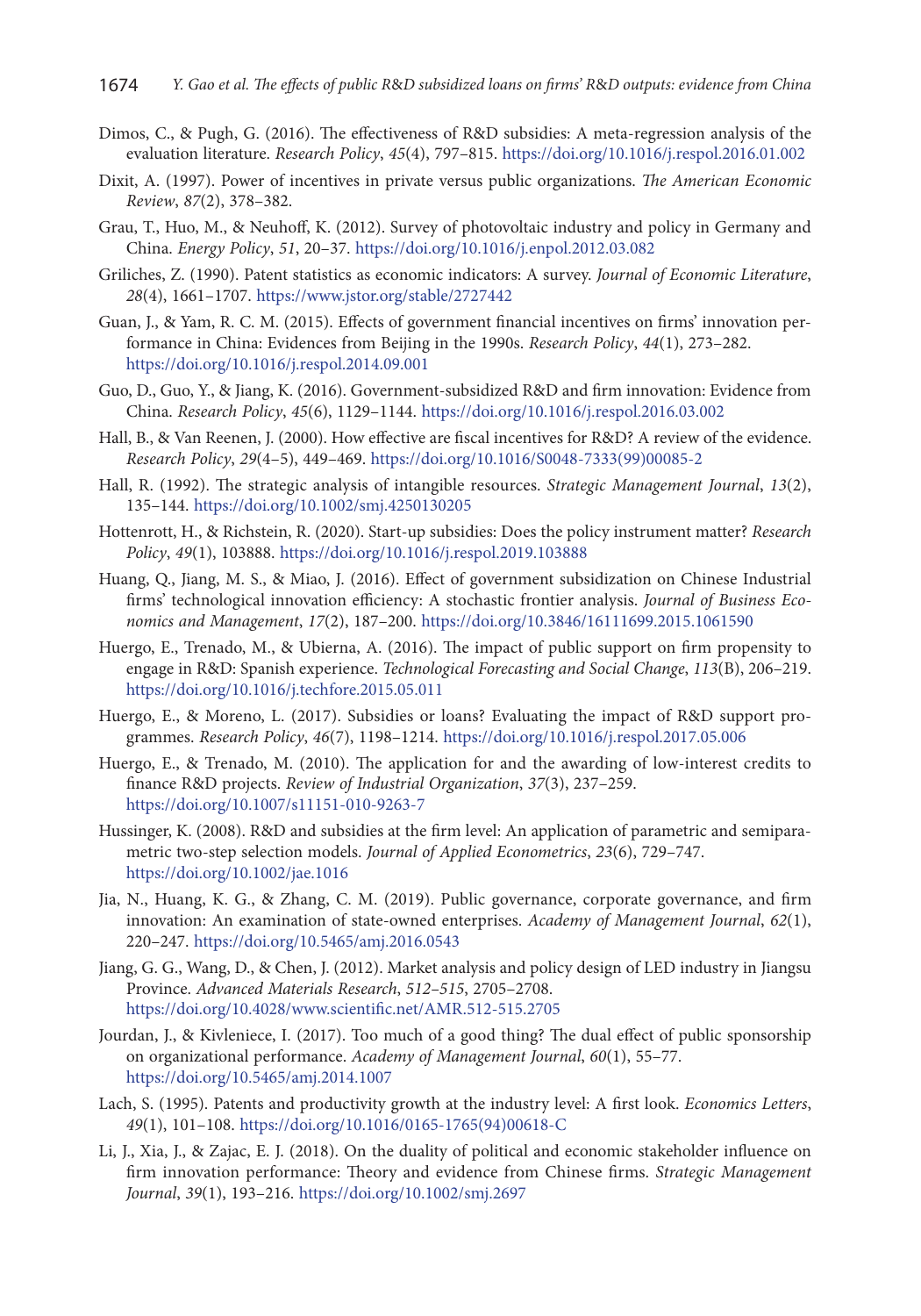- Liang, L. H. (2014, June). Analysis the new pattern of solar PV industry development in China and the enlightenment from Germany. In *2014 IEEE 9th Conference on Industrial Electronics and Applications (ICIEA)* (pp. 550–555). Hangzhou, China. IEEE.<https://doi.org/10.1109/ICIEA.2014.6931225>
- Liu, X. L., & White, S. (2001). Comparing innovation systems: A framework and application to China's transitional context. *Research Policy*, *30*(7), 1091–1114. [https://doi.org/10.1016/S0048-7333\(00\)00132-3](https://doi.org/10.1016/S0048-7333(00)00132-3)
- Liu, X., Li, X., & Li, H. (2016). R&D subsidies and business R&D: Evidence from high-tech manufacturing firms in Jiangsu. *China Economic Review*, *41*, 1–22. <https://doi.org/10.1016/j.chieco.2016.08.003>
- Liu, X., Schwaag Serger, S., Tagscherer, U., & Chang, A. Y. (2017). Beyond catch-up can a new innovation policy help China overcome the middle income trap? *Science and Public Policy*, *44*(5), 656–669. <https://doi.org/10.1093/scipol/scw092>
- Manso, G. (2011). Motivating Innovation. *The Journal of Finance*, *66*(5), 1823–1860. <https://doi.org/10.1111/j.1540-6261.2011.01688.x>
- Nelson, R. R. (1959). The simple economics of basic scientific research. *Journal of Political Economy*, *67*(3), 297–306. <https://doi.org/10.1086/258177>
- Perez-Sebastian, F. (2015). Market failure, government inefficiency, and optimal R&D policy. *Economics Letters*, *128*, 43–47. <https://doi.org/10.1016/j.econlet.2015.01.012>
- Rangan, S., Samii, R., & Van Wassenhove, L. N. (2006). Constructive partnerships: When alliances between private firms and public actors can enable creative strategies. *Academy of Management Review*, *31*(3), 738–751. <https://doi.org/10.5465/amr.2006.21318928>
- Tang, Y., Hu, X., Petti, C., & Thürer, M. (2019). Institutional incentives and pressures in Chinese manufacturing firms' innovation. *Management Decision*, *58*(5), 812–827. <https://doi.org/10.1108/MD-08-2018-0933>
- Teachman, J. D. (1980). Analysis of population diversity: Measures of qualitative variation. *Sociological Methods* & *Research*, *8*(3), 341–362. <https://doi.org/10.1177/004912418000800305>
- Verona, G. (1999). A resource-based view of product development. *Academy of Management Review*, *24*(1), 132–142. <https://doi.org/10.5465/amr.1999.1580445>
- Wang, Y., Li, J., & Furman, J. L. (2017). Firm performance and state innovation funding: Evidence from China's Innofund program. *Research Policy*, *46*(6), 1142–1161. <https://doi.org/10.1016/j.respol.2017.05.001>
- Wernerfelt, B. (1984). A resource-based view of the firm. *Strategic Management Journal*, *5*(2), 171–180. <https://doi.org/10.1002/smj.4250050207>
- Xin, F., Zhang, J., Chen, Z., & Du, X. (2016). Do the types of subsidies and firms' heterogeneity affect the effectiveness of public R&D subsidies? Evidence from China's Innofund programme. *Asian Journal of Technology Innovation*, *24*(3), 317–337. <https://doi.org/10.1080/19761597.2016.1256705>
- Zhao, B., & Ziedonis, R. (2020). State governments as financiers of technology startups: Evidence from Michigan's R&D loan program. *Research Policy*, *49*(4), 103926. [https://doi.org/10.1016/j.re](https://doi.org/10.1016/j.respol.2020.103926)[spol.2020.103926](https://doi.org/10.1016/j.respol.2020.103926)
- Zheng, W., Singh, K., & Mitchell, W. (2015). Buffering and enabling: The impact of interlocking political ties on firm survival and sales growth. *Strategic Management Journal*, *36*(11), 1615–1636. <https://doi.org/10.1002/smj.2301>
- Zhou, J., Li, J., Jiao, H., Qiu, H., & Liu, Z. (2020). The more funding the better? The moderating role of knowledge stock on the effects of different government-funded research projects on firm innovation in Chinese cultural and creative industries. *Technovation*, *92–93*, 102059. <https://doi.org/10.1016/j.technovation.2018.11.002>
- Zuniga-Vicente, J. A., Alonso-Borrego, C., Forcadell, F. J., & Galan, J. I. (2014). Assessing the effect of public subsidies on firm R&D investment: A survey. *Journal of Economic Surveys*, *28*(1), 36–67. <https://doi.org/10.1111/j.1467-6419.2012.00738.x>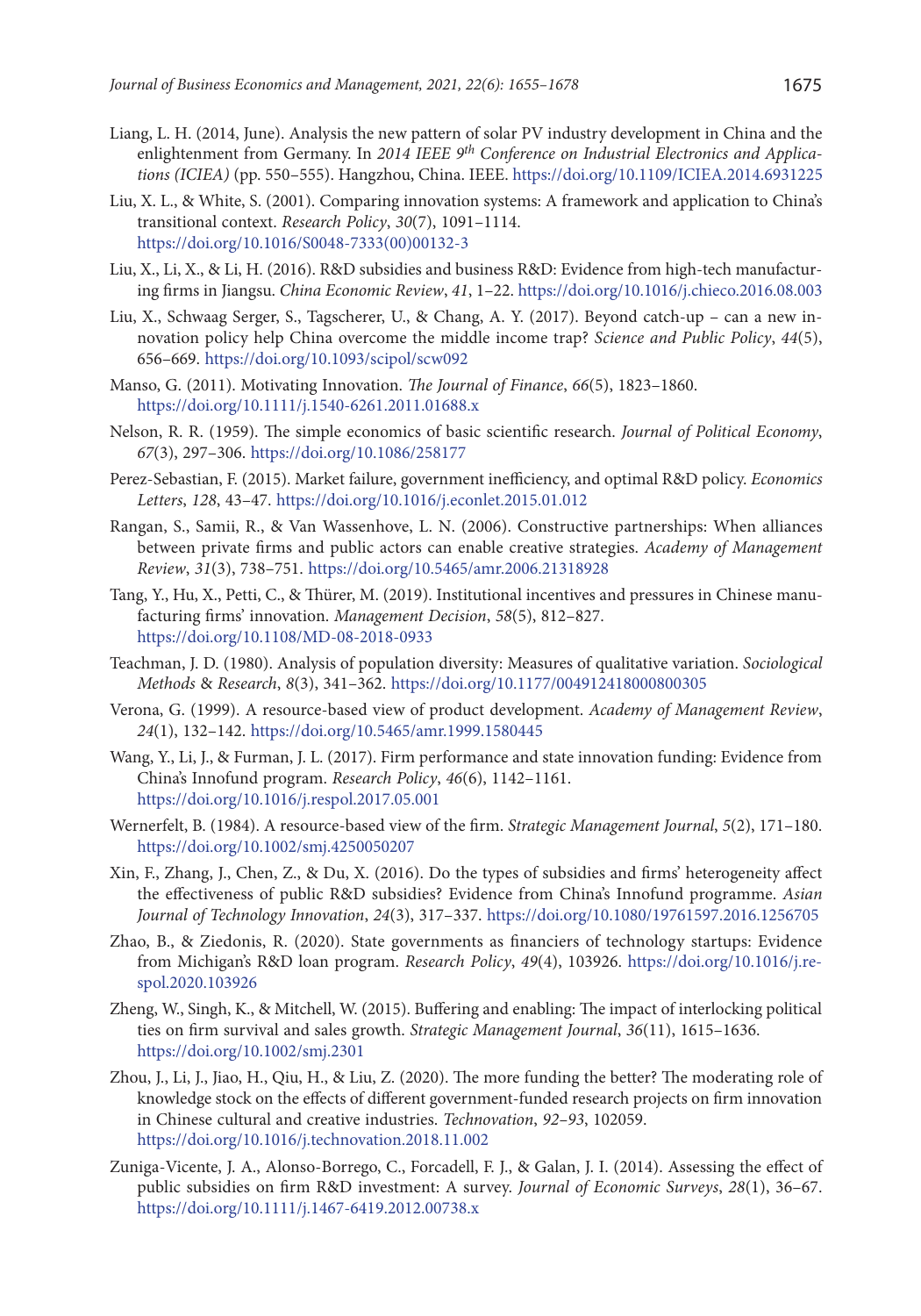# **APPENDIX**

# **A.1. PSM sampling**

## Table A.1. PSM variables

| Variables            | Measurement                                                                                          | Note                                                                                                         |  |  |  |  |  |  |  |
|----------------------|------------------------------------------------------------------------------------------------------|--------------------------------------------------------------------------------------------------------------|--|--|--|--|--|--|--|
|                      | Treatment variable                                                                                   |                                                                                                              |  |  |  |  |  |  |  |
| Public<br>project    | If a firm participates in the<br>innovation fund for SMEs                                            | PSM treatment variable                                                                                       |  |  |  |  |  |  |  |
| Covariates           |                                                                                                      |                                                                                                              |  |  |  |  |  |  |  |
| Tech_capa            | The ratio of intangible assets to total<br>asset                                                     | Firms' technological potential                                                                               |  |  |  |  |  |  |  |
| Pre<br>subsidy       | The prior experience of Participation<br>in R&D subsidy programs in the<br>three years before 2010   | To affect the subsequent R&D subsidy<br>receiving                                                            |  |  |  |  |  |  |  |
| Hi edu               | The proportion of employees with a<br>bachelor's degree or above in the total<br>number of employees | Screening criteria: at least 30% own college<br>degree or the above                                          |  |  |  |  |  |  |  |
| RD int               | The ratio of R&D expenditure on<br>firms' total sales at the certain year                            | Screening criteria: high-tech SMEs whose<br>annual R&D expenditure is no less than 3% of<br>the annual sales |  |  |  |  |  |  |  |
| $Cap_$ int           | The natural logarithm of net fixed<br>assets divided by the number of<br>employees                   | Screening criteria: strong market<br>competitiveness and economic potential                                  |  |  |  |  |  |  |  |
| RD_Dpart             | Whether firms have their R&D<br>institutions or not                                                  | Formal R&D regulations of firms.                                                                             |  |  |  |  |  |  |  |
| Firm Size            | The natural logarithm of the number<br>of employees                                                  | Screening criteria: have no more than 500<br>employees                                                       |  |  |  |  |  |  |  |
| $Dummy_$<br>industry | dummies                                                                                              | Based on 2-digit industrial codes                                                                            |  |  |  |  |  |  |  |
| Dummy<br>region      | dummies                                                                                              | Based on firms' locations south, north, and<br>central areas of Jiangsu                                      |  |  |  |  |  |  |  |

| Table A.2. Significance T-test for non-recipients and recipients of subsidized loans |  |  |
|--------------------------------------------------------------------------------------|--|--|
|                                                                                      |  |  |

|             |                             | Means                    | t-test   |       |  |
|-------------|-----------------------------|--------------------------|----------|-------|--|
| Covariates  | Without<br>subsidized loans | With<br>subsidized loans | t        | p > t |  |
| Tech_Capa   | 0.213                       | 0.243                    | $-0.579$ | 0.564 |  |
| Pre_subsidy | 0.020                       | 0.049                    | $-0.920$ | 0.359 |  |
| Hi edu      | 0.134                       | 0.171                    | $-1.653$ | 0.101 |  |
| RD int      | 0.070                       | 0.088                    | $-0.806$ | 0.421 |  |
| $Cap_$ int  | 0.072                       | 0.062                    | 1.434    | 0.154 |  |
| RD_Dpart    | 0.889                       | 0.878                    | 0.182    | 0.856 |  |
| Firm Size   | 5.064                       | 5.193                    | $-1.194$ | 0.235 |  |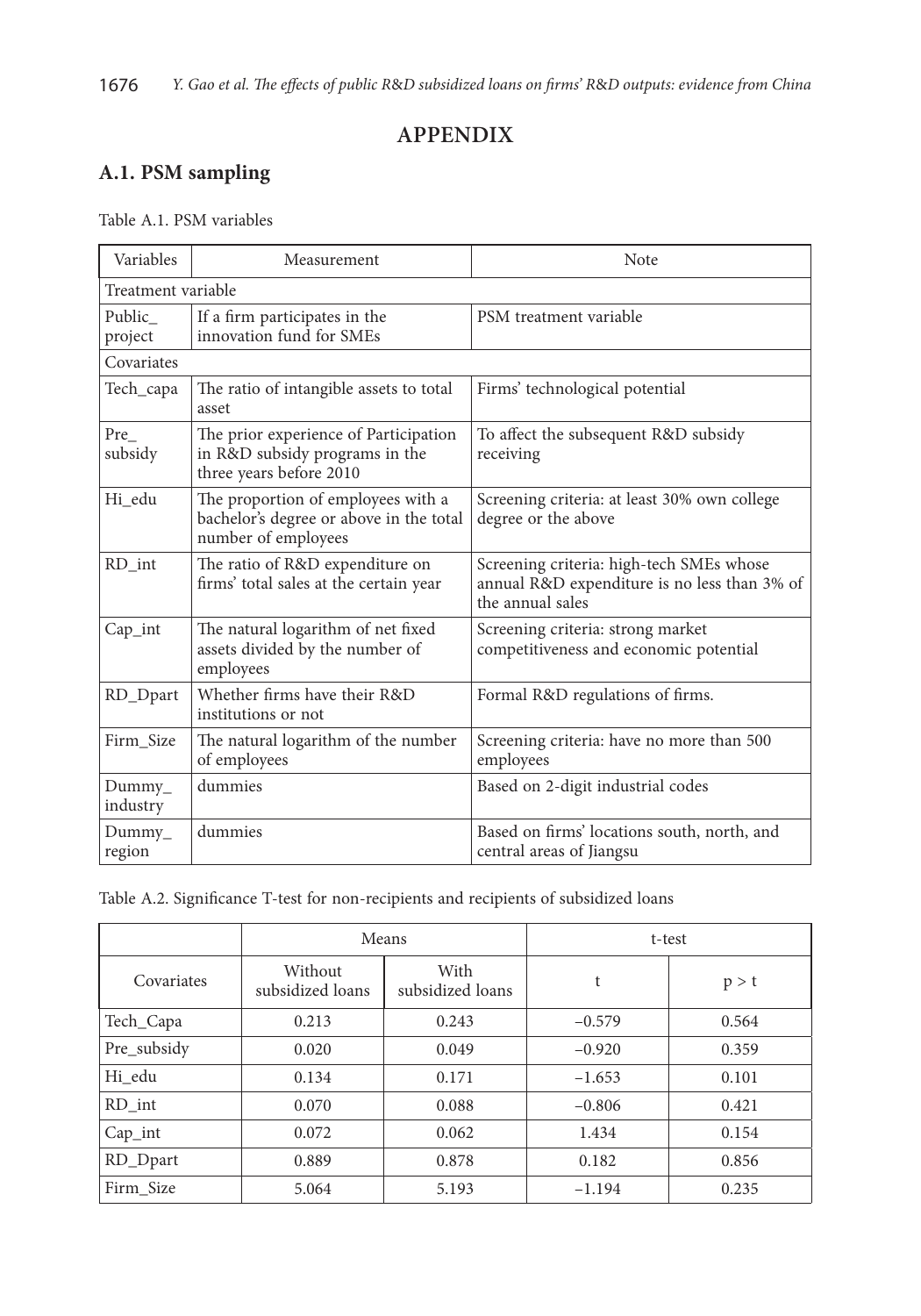|                       | Model A1                                                                          | Model A2   |
|-----------------------|-----------------------------------------------------------------------------------|------------|
|                       | Pre-PSM                                                                           | Post-PSM   |
|                       | 0.165                                                                             | $-0.110$   |
| Tech_Capa             | (0.183)                                                                           | (0.280)    |
|                       | $-1.116***$                                                                       | 0.362      |
| Pre_subsidy           | (0.233)                                                                           | (0.559)    |
|                       | 0.544                                                                             | 0.291      |
| Hi_edu                | (0.398)                                                                           | (0.624)    |
|                       | 0.148                                                                             | $-0.056$   |
| RD_int                | (0.497)                                                                           | (0.641)    |
|                       | $-10.991***$                                                                      | $-4.892$   |
| Cap_int               | (2.431)                                                                           | (4.557)    |
|                       | $0.423***$                                                                        | $-0.188$   |
| RD_Dpart              | (0.146)                                                                           | (0.255)    |
| Firm_Size             | $-0.940***$                                                                       | $-0.270$   |
|                       | (0.153)<br>$4.056***$<br>(0.945)<br>1274<br>1274<br>$-401.168$<br>0.0000<br>0.100 | (0.314)    |
|                       |                                                                                   | 1.870      |
| cons                  |                                                                                   | (1.885)    |
| N                     |                                                                                   | 280        |
| Firm                  |                                                                                   | 280        |
| Log likelihood        |                                                                                   | $-194.066$ |
| Prob > chi2           |                                                                                   | 0.9026     |
| Pseudo R <sup>2</sup> |                                                                                   | 0.007      |

Table A.3. The Probit Regression for the PSM

*Note*: 1) Standard errors in parentheses; 2) \* p < 0.1, \*\* p < 0.05, \*\*\* p < 0.01; 3) All models include a set of industrial, and regional dummies (not reported); 4) Two firms receiving subsidies are dropped during the PSM process as they cannot satisfy the common support condition.

|             | Means   |         | t-test  |       | MSB(%)       |             |  |
|-------------|---------|---------|---------|-------|--------------|-------------|--|
| Covariates  | Treated | Control | t       | p > t | Before Match | After Match |  |
| Tech_Capa   | 0.220   | 0.228   | $-0.22$ | 0.825 | 13.3         | $-2.7$      |  |
| Pre_subsidy | 0.028   | 0.014   | 0.82    | 0.411 | $-44.5$      | 5.1         |  |
| Hi edu      | 0.142   | 0.136   | 0.42    | 0.678 | 10.1         | 4.9         |  |
| RD int      | 0.076   | 0.079   | $-0.19$ | 0.847 | 8.9          | $-2.8$      |  |
| $Cap_$ int  | 0.069   | 0.071   | $-0.53$ | 0.599 | 9.6          | $-5.3$      |  |
| RD_Dpart    | 0.887   | 0.915   | $-0.79$ | 0.428 | 19.8         | $-8.0$      |  |
| Firm Size   | 5.100   | 5.096   | 0.06    | 0.956 | $-39.6$      | 0.5         |  |

Table A.4. Balance test for the First-Step PSM